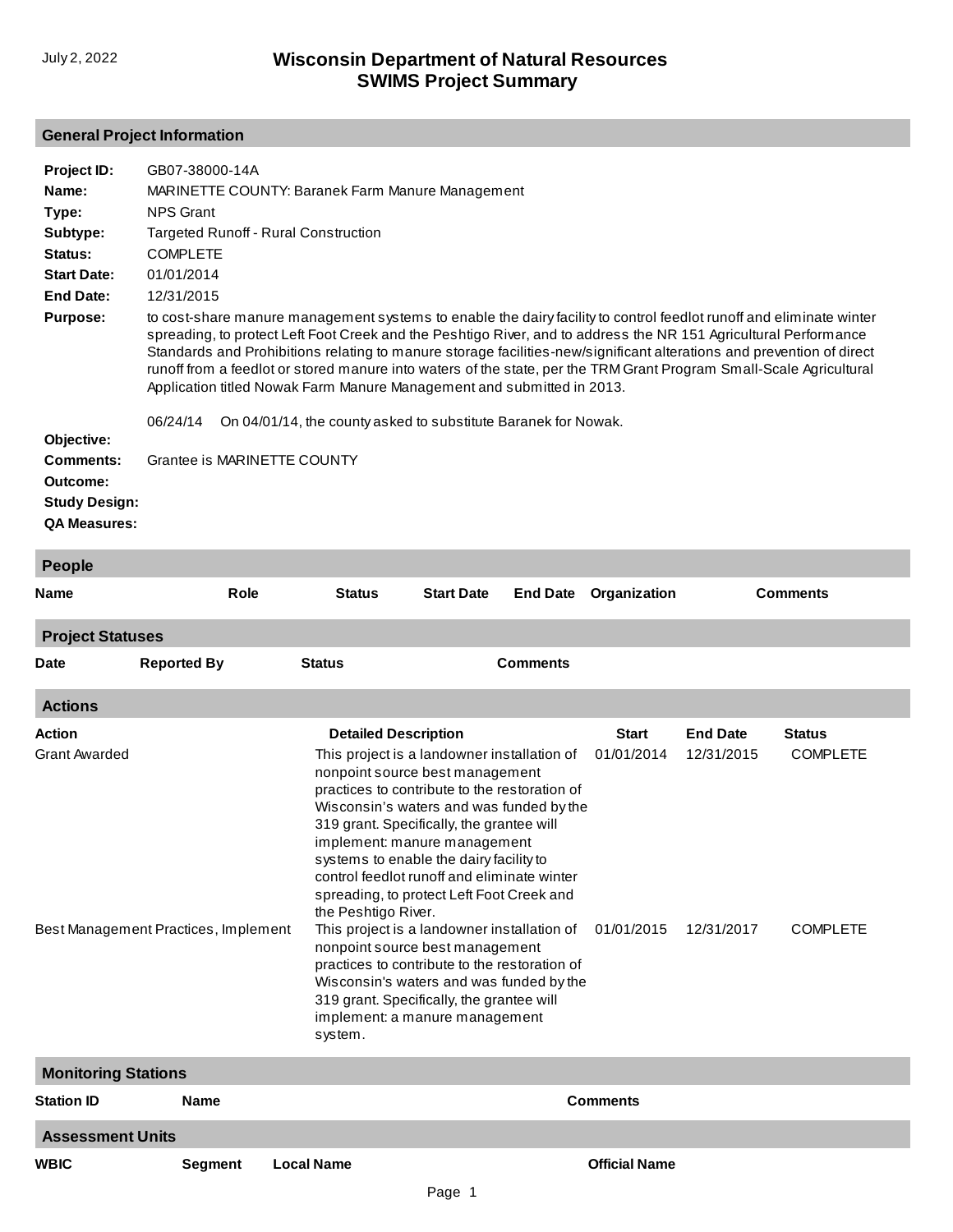| WBIC   | <b>Segment</b> | <b>Local Name</b>             | <b>Official Name</b>        |
|--------|----------------|-------------------------------|-----------------------------|
| 70     | 2              | Green Bay (GI Shoreline)      | Green Bay                   |
| 70     | 3              | Green Bay (Wi -Menominee Aoc) | Green Bay                   |
| 419000 | 1              | <b>Bullhead Lake</b>          | <b>Bullhead Lake</b>        |
| 421400 |                | Grass Lake                    | Grass Lake                  |
| 424900 | 1              | Mud Lake                      | Mud Lake                    |
| 425700 | 1              | Perch Lake                    | Perch Lake                  |
| 440100 |                | Yankee Lake                   | Yankee Lake                 |
| 442600 |                | Local Water                   | Unnamed                     |
| 442700 | 1              | Local Water                   | Unnamed                     |
| 456800 | 1              | North Branch Peshtigo Brook   | North Branch Peshtigo Brook |
| 457500 | 1              | West Branch Peshtigo Brook    | West Branch Peshtigo Brook  |
| 497600 | 1              | Thomas Slough                 | Thomas Slough               |
| 497900 | 1              | Local Water                   | Unnamed                     |
| 498000 | 1              | Unnamed Trib to Lake Michigan | Unnamed                     |
| 498200 |                | Angle Lake                    | Angle Lake                  |
| 498300 |                | <b>Bahlert Lake</b>           | <b>Bahlert Lake</b>         |
| 498400 | 1              | Balsam Lake                   | Balsam Lake                 |
| 498500 | 1              | <b>Bass Lake</b>              | <b>Bass Lake</b>            |
| 498600 | 1              | Berry Lake                    | Berry Lake                  |
| 498800 |                | <b>Big Newton Lake</b>        | Newton Lake                 |
| 498900 | 1              | <b>Borth Lake</b>             | <b>Borth Lake</b>           |
| 499000 | 1              | Boundary Lake (Bass)          | <b>Boundary Lake</b>        |
| 499100 | 1              | <b>Butterfly Lake</b>         | <b>Butterfly Lake</b>       |
| 499300 |                | Campbell Lake                 | Campbell Lake               |
| 499600 | 1              | <b>Charles Lake</b>           | <b>Charles Lake</b>         |
| 499800 | 1              | Crane Lake                    | Crane Lake                  |
| 500000 | 1              | Deer Lake                     | Deer Lake                   |
| 500200 | 1              | Eagle Lake                    | Eagle Lake                  |
| 500300 | 1              | Engleman Lake                 | Engleman Lake               |
| 500500 | 1              | Geise Lake (Mud)              | Giese Lake                  |
| 500600 |                | Grandfather Lake              | Grandfather Lake            |
| 500700 | 1              | Harper Lake                   | Harper Lake                 |
| 500800 | 1              | <b>Harwell Lake</b>           | <b>Harwell Lake</b>         |
| 500900 | 1              | Hazel Lake                    | Hazel Lake                  |
| 501000 |                | <b>Heart Lake</b>             | <b>Heart Lake</b>           |
| 501100 |                | <b>Heisel Lake</b>            | <b>Heisel Lake</b>          |
| 501200 |                | Hilbert Lake (Orwig)          | <b>Hilbert Lake</b>         |
| 501300 | 1              | Horseshoe Lake                | Horseshoe Lake              |
| 501400 |                | <b>Island Lake</b>            | <b>Island Lake</b>          |
| 501500 |                | Jug Lake                      | Jug Lake                    |
| 501600 | 1              | <b>Kahles Pond</b>            | <b>Kahles Pond</b>          |
| 501700 | 1              | King Lake                     | King Lake                   |
| 502000 |                | La Fave Lake (La Faye)        | LaFaye Lake                 |
| 502300 |                | Little Newton Lake            | Little Newton Lake          |
| 502400 |                | Little Perch Lake             | Little Perch Lake           |
| 502600 | 1              | Lost Lake                     | Lost Lake                   |
| 502700 | 1              | Marl Lake                     | Marl Lake                   |
| 502800 | 1              | <b>Mattrich Lake</b>          | Mattrich Lake               |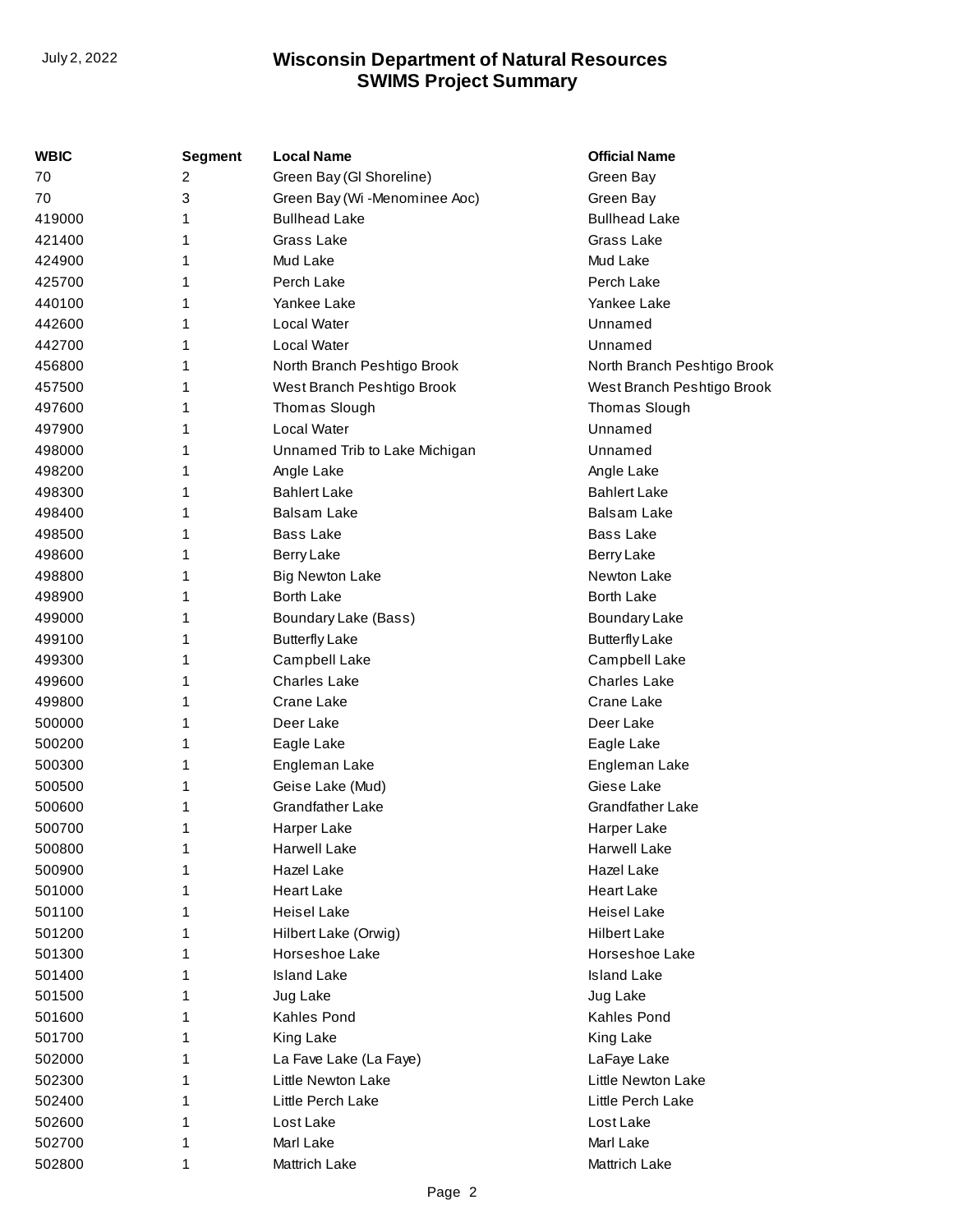| WBIC   | Segment | <b>Local Name</b>                         | <b>Official Name</b> |
|--------|---------|-------------------------------------------|----------------------|
| 502900 | 1       | Mirror Lake                               | <b>Mirror Lake</b>   |
| 503100 | 1       | Newbar Lake                               | Newbar Lake          |
| 503200 | 1       | Old Veteran Lake                          | Old Veterans Lake    |
| 503200 | 2       | Old Veteran Lake Beach, Old Veterans Lake | Old Veterans Lake    |
| 503300 | 1       | Oneonta Lake                              | Oneonta Lake         |
| 503500 | 1       | Petryk Lake                               | Petryk Lake          |
| 503600 | 1       | Porcupine Lake                            | Porcupine Lake       |
| 503800 | 1       | Rainbow Lake                              | Rainbow Lake         |
| 503900 | 1       | <b>Retcof Lake</b>                        | <b>Retcof Lake</b>   |
| 504000 | 1       | <b>Rollins Lake</b>                       | <b>Rollins Lake</b>  |
| 504100 | 1       | <b>Rollins Lake</b>                       | <b>Rollins Lake</b>  |
| 504200 | 1       | Rooney Lake                               | Rooney Lake          |
| 504400 | 1       | Round Lake                                | Round Lake           |
| 504500 | 1       | Silver Lake                               | Silver Lake          |
| 504600 | 1       | Spencer Lake                              | Spencer Lake         |
| 504700 | 1       | Star Lake                                 | Star Lake            |
| 504800 | 1       | <b>Twin Bessies Lakes</b>                 | <b>Twin Bessies</b>  |
| 505200 | 1       | Un Lake                                   | Unnamed              |
| 505300 | 1       | Un Lake                                   | Unnamed              |
| 505400 | 1       | Un Lake                                   | Unnamed              |
| 505500 | 1       | Un Lake                                   | Unnamed              |
| 505600 | 1       | Un Lake                                   | Unnamed              |
| 505700 | 1       | Un Lake                                   | Unnamed              |
| 505800 | 1       | Un Lake                                   | Unnamed              |
| 505900 | 1       | Un Lake                                   | Unnamed              |
| 506000 | 1       | Un Lake                                   | Unnamed              |
| 506100 | 1       | Un Lake                                   | Unnamed              |
| 506200 | 1       | Unamed                                    | Unnamed              |
| 506600 | 1       | Un Lake                                   | Unnamed              |
| 506700 | 1       | Un Lake                                   | Unnamed              |
| 506800 | 1       | Un Lake                                   | Unnamed              |
| 506900 | 1       | Un Lake                                   | Unnamed              |
| 507000 | 1       | Unamed                                    | Unnamed              |
| 507100 | 1       | Un Lake                                   | Unnamed              |
| 507200 | 1       | Un Lake                                   | Unnamed              |
| 507400 | 1       | Un Lake                                   | Unnamed              |
| 507500 | 1       | Un Lake                                   | Unnamed              |
| 507600 | 1       | Un Lake                                   | Unnamed              |
| 507700 | 1       | Un Lake                                   | Unnamed              |
| 507800 | 1       | Un Lake                                   | Unnamed              |
| 507900 | 1       | Un Lake                                   | Unnamed              |
| 508000 | 1       | Un Lake                                   | Unnamed              |
| 508100 | 1       | Unamed                                    | Unnamed              |
| 508200 | 1       | Un Lake                                   | Unnamed              |
| 508300 | 1       | Un Lake                                   | Unnamed              |
| 508400 | 1       | Un Lake                                   | Unnamed              |
| 508500 | 1       | Un Lake                                   | Unnamed              |
| 508600 | 1       | Un Lake                                   | Unnamed              |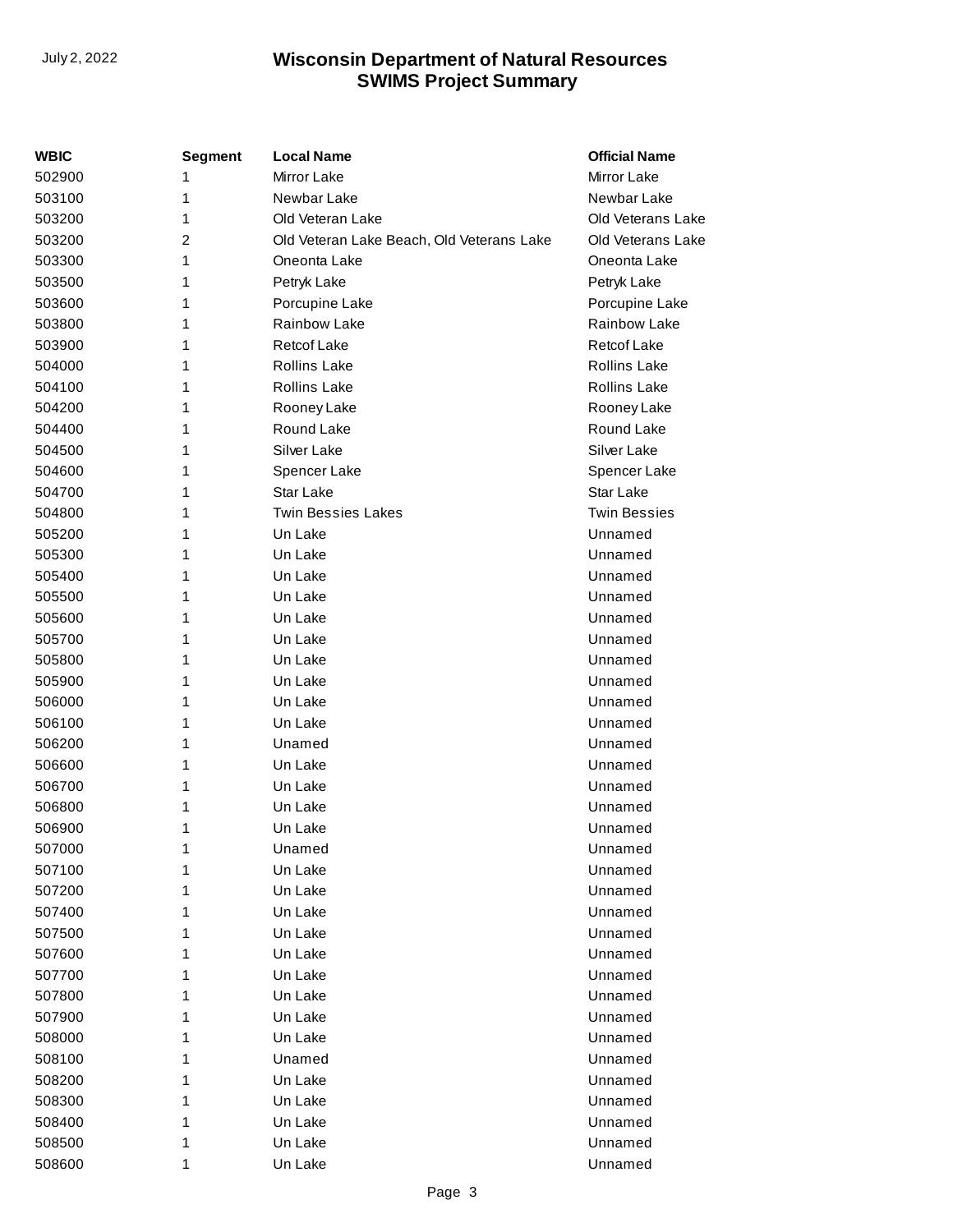| WBIC   | Segment        | <b>Local Name</b>              | <b>Official Name</b>      |
|--------|----------------|--------------------------------|---------------------------|
| 508700 | 1              | Un Lake                        | Unnamed                   |
| 508800 | 1              | Un Lake                        | Unnamed                   |
| 508900 | 1              | Un Lake                        | Unnamed                   |
| 509100 | 1              | Un Lake                        | Unnamed                   |
| 509200 | 1              | Un Lake                        | Unnamed                   |
| 509300 | 1              | Un Lake                        | Lake Irwin                |
| 509400 | 1              | Un Lake                        | Unnamed                   |
| 509500 | 1              | Un Lake                        | Unnamed                   |
| 509600 | 1              | Un Lake                        | <b>Three Little Lakes</b> |
| 509700 | 1              | Un Lake                        | Unnamed                   |
| 509800 | 1              | Un Lake                        | Unnamed                   |
| 509900 | 1              | Un Lake                        | Unnamed                   |
| 511300 | 1              | Un Lake                        | Unnamed                   |
| 511400 | 1              | Un Lake                        | Unnamed                   |
| 511500 | 1              | Un Lake                        | Unnamed                   |
| 511600 | 1              | Un Lake                        | Unnamed                   |
| 511700 | 1              | Un Lake                        | Unnamed                   |
| 514800 | 1              | Un Lake                        | Unnamed                   |
| 514900 | 1              | Un Lake                        | Unnamed                   |
| 515200 | 1              | <b>Wolf Lake</b>               | <b>Wolf Lake</b>          |
| 515300 | 1              | Wonder Lake                    | <b>Wonder Lake</b>        |
| 515500 | 1              | Peshtigo River                 | Peshtigo River            |
| 515500 | $\overline{c}$ | Peshtigo River                 | Peshtigo River            |
| 515500 | 3              | Peshtigo River                 | Peshtigo River            |
| 515500 | 4              | Peshtigo River                 | Peshtigo River            |
| 515500 | 5              | Peshtigo River                 | Peshtigo River            |
| 515500 | 6              | Peshtigo River                 | Peshtigo River            |
| 515500 | 7              | Peshtigo River                 | Peshtigo River            |
| 515500 | 8              | Peshtigo River                 | Peshtigo River            |
| 515500 | 9              | Peshtigo River                 | Peshtigo River            |
| 515600 | 1              | Unnamed Trib to Peshtigo River | Unnamed                   |
| 515800 | 1              | Peshtigo Flowage               | Peshtigo Flowage 1086     |
| 515900 | 1              | <b>Trout Creek</b>             | <b>Trout Creek</b>        |
| 515900 | 2              | <b>Trout Creek</b>             | <b>Trout Creek</b>        |
| 516000 | 1              | Sucker Brook                   | Sucker Brook              |
| 516100 | 1              | <b>Bundy Creek</b>             | <b>Bundy Creek</b>        |
| 516200 | 1              | Unnamed                        | Unnamed                   |
| 516300 | 1              | Unnamed Trib to Peshtigo River | Unnamed                   |
| 516800 | 1              | <b>Bagley Flowage</b>          | Bagley Flowage 1061       |
| 516900 | 1              | Mud Brook                      | Mud Brook                 |
| 517100 | 1              | <b>Gravelly Brook</b>          | <b>Gravelly Brook</b>     |
| 517400 | 1              | Little Peshtigo River          | Little Peshtigo River     |
| 517500 | 1              | <b>Unnamed Creek</b>           | Unnamed                   |
| 517600 | 1              | <b>Unnamed Stream</b>          | Unnamed                   |
| 517700 | 1              | <b>Unnamed Stream</b>          | Unnamed                   |
| 517900 | 1              | <b>Unnamed Stream</b>          | Unnamed                   |
| 518000 | 1              | Jones Creek                    | Jones Creek               |
| 518100 | 1              | <b>School Creek</b>            | <b>School Creek</b>       |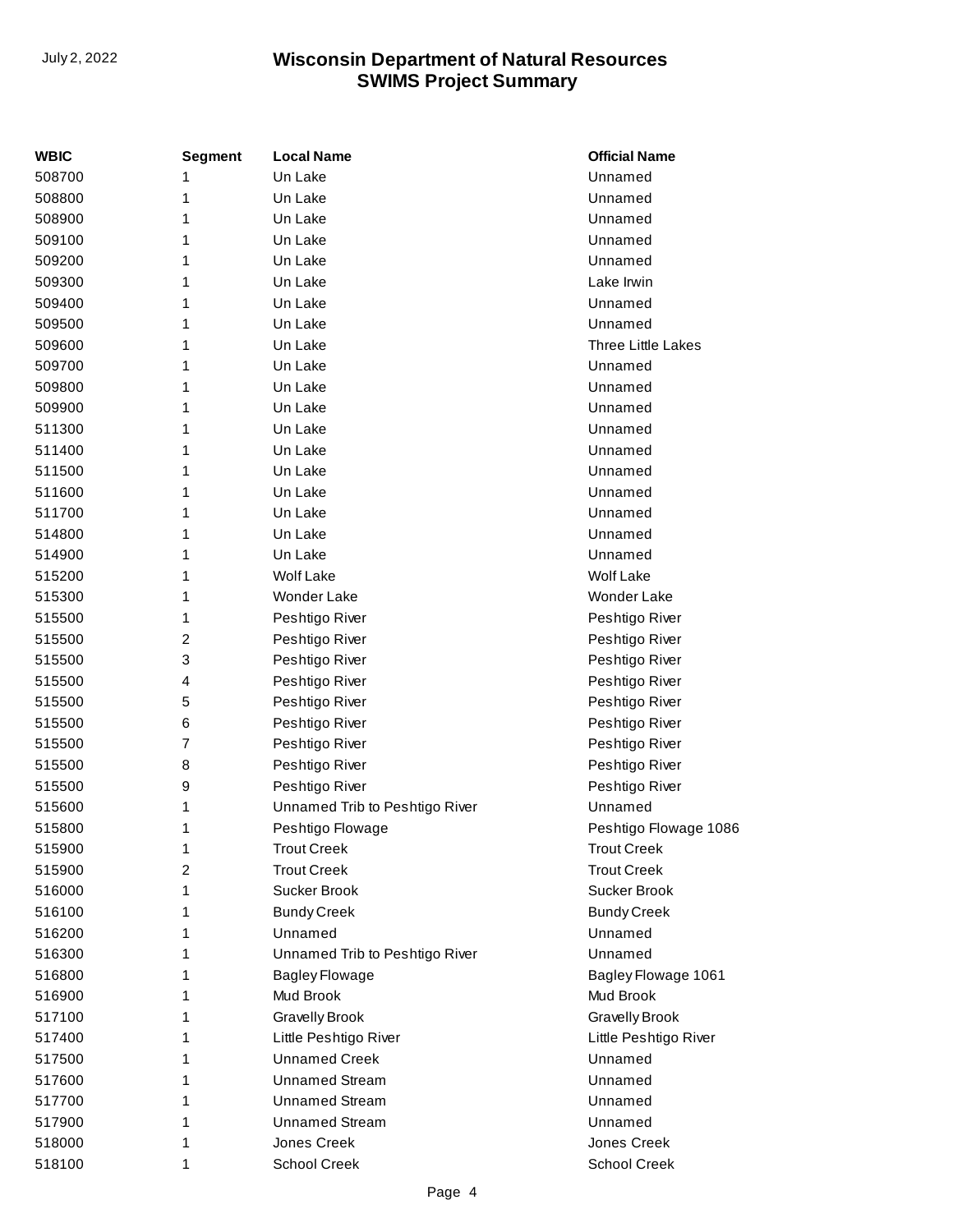| <b>WBIC</b> | <b>Segment</b> | <b>Local Name</b>               | <b>Official Name</b>      |
|-------------|----------------|---------------------------------|---------------------------|
| 518200      | 1              | Jones Lake                      | Jones Lake                |
| 518300      | 1              | Montanna Lake                   | Montana Lake              |
| 518400      | 2              | Messenger Creek                 | Messenger Creek           |
| 518500      | 1              | <b>Unnamed Stream</b>           | Unnamed                   |
| 519900      | 1              | <b>McDonald Creek</b>           | <b>McDonald Creek</b>     |
| 520100      | 1              | <b>Beaver Creek</b>             | <b>Beaver Creek</b>       |
| 520400      | 1              | North Branch Beaver Creek       | North Branch Beaver Creek |
| 520400      | 2              | North Branch Beaver Creek       | North Branch Beaver Creek |
| 520600      | 1              | Local Water                     | Unnamed                   |
| 520600      | 2              | Local Water                     | Unnamed                   |
| 520700      | 1              | <b>Walker Creek</b>             | <b>Walker Creek</b>       |
| 520800      | 1              | Local Water                     | Unnamed                   |
| 520900      | 1              | <b>Local Water</b>              | Unnamed                   |
| 520925      | 1              | Creek 3-2 T31n R19e             | Unnamed                   |
| 520950      | 1              | <b>Creek 34-12</b>              | Unnamed                   |
| 521000      | 1              | South Branch Beaver Creek       | South Branch Beaver Creek |
| 521000      | 2              | South Branch Beaver Creek       | South Branch Beaver Creek |
| 521200      | 1              | Un Spring                       | Un Spring                 |
| 521300      | 1              | <b>Bass Creek</b>               | <b>Bass Creek</b>         |
| 521300      | 2              | <b>Bass Creek</b>               | <b>Bass Creek</b>         |
| 521400      | 1              | <b>Bass Lake</b>                | <b>Bass Lake</b>          |
| 521500      | 1              | Un Spring                       | Un Spring                 |
| 521700      | 1              | Iron Springs Creek              | Iron Springs Creek        |
| 521700      | 2              | Iron Springs Creek              | Iron Springs Creek        |
| 521800      | 1              | <b>Brooks Creek</b>             | Unnamed                   |
| 521900      | 1              | <b>Brooks Lake</b>              | <b>Brooks Lake</b>        |
| 522000      | 1              | Un Spring                       | Un Spring                 |
| 522100      | 1              | Murphy Creek                    | Murphy Creek              |
| 522100      | 2              | Murphy Creek                    | Murphy Creek              |
| 522100      | 3              | Murphy Creek                    | Murphy Creek              |
| 522100      | 4              | Murphy Creek                    | Murphy Creek              |
| 522300      | 1              | Unnamed Lake                    | Unnamed                   |
| 522400      | 1              | Murphy Lake                     | Murphy Lake               |
| 522600      | 1              | Marsh Lake                      | Marsh Lake                |
| 522800      | 1              | House Lake                      | House Lake                |
| 523000      | 1              | Nelligan Lake                   | Nelligan Lake             |
| 523100      | 1              | Little Nelligan Lake            | Little Nelligan Lake      |
| 523200      | 1              | Un Lake                         | Unnamed                   |
| 523300      | 1              | Gilas Lake                      | Gilas Lake                |
| 523600      | 1              | <b>Whiskey Creek</b>            | <b>Whisky Creek</b>       |
| 524500      | 1              | Left Foot Creek                 | Left Foot Creek           |
| 524500      | 2              | Left Foot Creek                 | Left Foot Creek           |
| 524600      | 1              | Unnamed Trib to Left Foot Creek | Unnamed                   |
| 524700      | 1              | Left Foot Lake                  | Left Foot Lake            |
| 524900      | 1              | Un Lake                         | Unnamed                   |
| 525100      | 1              | Un Lake                         | Unnamed                   |
| 525200      | 1              | Devils Lake                     | Devils Lake               |
| 525300      | 1              | Un Spring                       | Un Spring                 |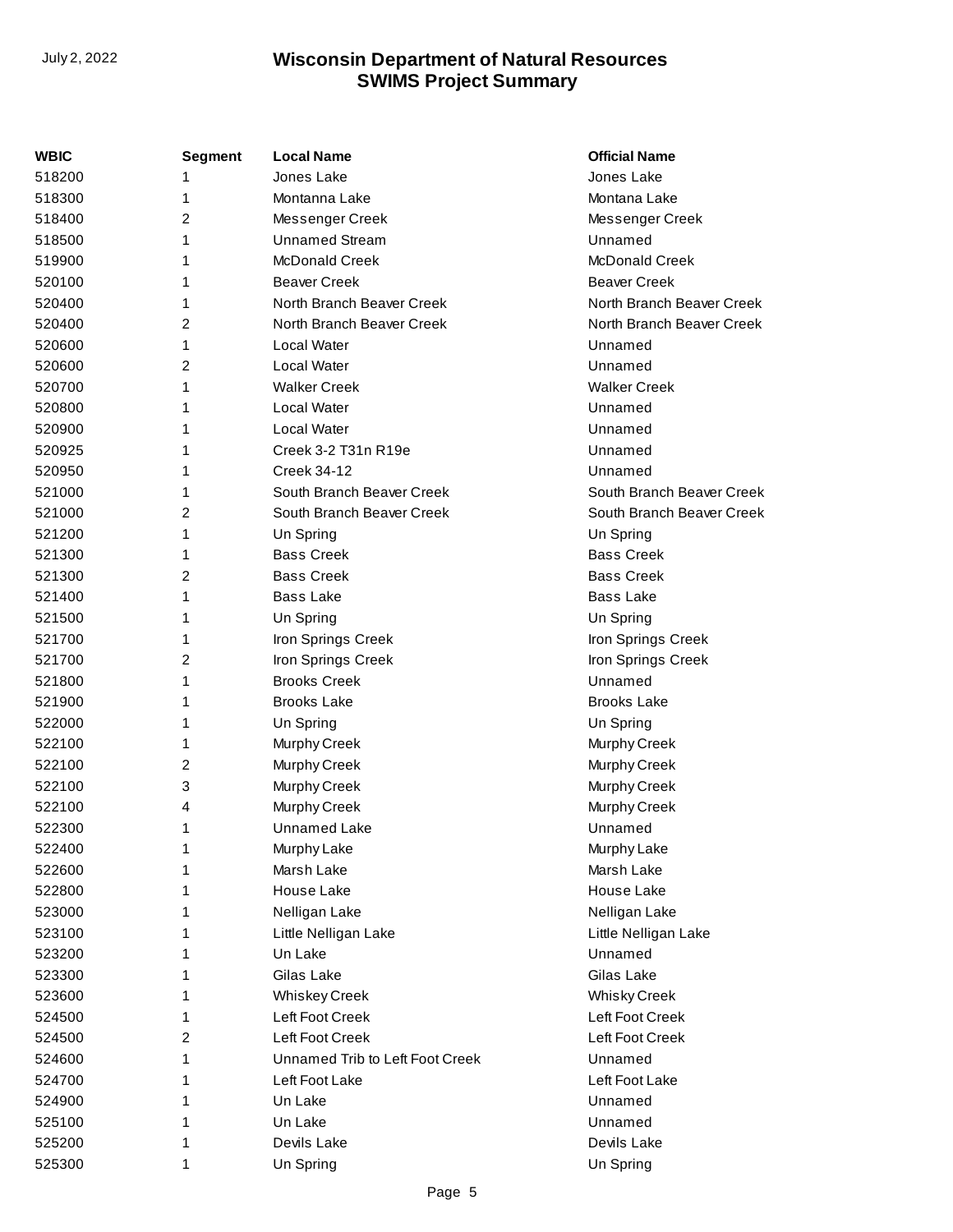| <b>WBIC</b> | <b>Segment</b> | <b>Local Name</b>                  | <b>Official Name</b>   |
|-------------|----------------|------------------------------------|------------------------|
| 525400      | 1              | Peterman Brook                     | Peterman Brook         |
| 525400      | $\overline{2}$ | Peterman Brook                     | Peterman Brook         |
| 525500      | 1              | The Outlet                         | The Outlet             |
| 525700      | 1              | Local Water                        | Unnamed                |
| 525900      | 1              | Noquebay Lake                      | Lake Noquebay          |
| 526000      | 1              | Middle Inlet                       | Middle Inlet           |
| 526000      | $\overline{2}$ | Middle Inlet                       | Middle Inlet           |
| 526100      | 1              | Upper Middle Inlet                 | Upper Middle Inlet     |
| 526100      | 2              | Upper Middle Inlet                 | Upper Middle Inlet     |
| 526100      | 3              | Upper Middle Inlet                 | Upper Middle Inlet     |
| 526200      | 1              | Finnegan Creek                     | Finnegan Creek         |
| 526400      | 1              | Roosevelt Creek                    | Roosevelt Creek        |
| 526500      | 1              | Roosevelt Lake                     | Roosevelt Lake         |
| 526700      | 1              | Perch Lake                         | Perch Lake             |
| 526800      | 1              | Unnamed Trib to Upper Middle Inlet | Unnamed                |
| 526900      | 1              | Spies Lake                         | Spies Lake             |
| 527000      | 1              | <b>Plumadore Creek</b>             | <b>Plumadore Creek</b> |
| 527100      | 1              | Creek 18-7                         | Unnamed                |
| 527200      | 1              | Un Lake                            | Unnamed                |
| 527300      | 1              | Un Spring                          | Un Spring              |
| 527400      | 1              | Unnamed                            | Unnamed                |
| 527600      | 1              | Simpson Lake                       | Simpson Lake           |
| 527700      | 1              | Unnamed                            | Unnamed                |
| 527800      | 1              | <b>Pine Creek</b>                  | Pine Creek             |
| 527900      | 1              | Pine Lake                          | Pine Lake              |
| 528000      | 1              | Un Spring                          | Un Spring              |
| 528100      | 1              | Meadow Brook                       | Meadow Brook           |
| 528200      | 1              | <b>Unnamed Stream</b>              | Unnamed                |
| 528300      | 1              | <b>Unnamed Stream</b>              | Unnamed                |
| 528400      | 1              | <b>Unnamed Stream</b>              | Unnamed                |
| 528450      | 1              | <b>Elbow Creek</b>                 | <b>Elbow Creek</b>     |
| 528500      | 1              | <b>Elbow Lake</b>                  | Elbow Lake             |
| 528700      | 1              | <b>Springer Creek</b>              | Springer Creek         |
| 528800      | 1              | Springer Lake                      | Springer Lake          |
| 529000      | 1              | Lily Lake                          | Lily Lake              |
| 529100      | 1              | Lower Middle Inlet                 | Lower Middle Inlet     |
| 529200      | 1              | <b>Smith Creek</b>                 | <b>Smith Creek</b>     |
| 529300      | 1              | Unnamed Trib to Smith Cr           | Unnamed                |
| 529400      | 1              | <b>Unnamed Stream</b>              | Unnamed                |
| 529500      | 1              | Rush Lake                          | Rush Lake              |
| 529700      | 1              | Creek 33-6                         | Unnamed                |
| 529800      | 1              | <b>Creek 29-11</b>                 | Unnamed                |
| 529900      | 1              | <b>Unnamed Stream</b>              | Unnamed                |
| 530000      | 1              | <b>Chrizel Lake</b>                | <b>Chrizel Lake</b>    |
| 530100      | 1              | <b>Upper Inlet</b>                 | Upper Inlet            |
| 530100      | $\overline{2}$ | Upper Inlet                        | <b>Upper Inlet</b>     |
| 530100      | 3              | <b>Upper Inlet</b>                 | <b>Upper Inlet</b>     |
| 530200      | 1              | <b>Unnamed Stream</b>              | Unnamed                |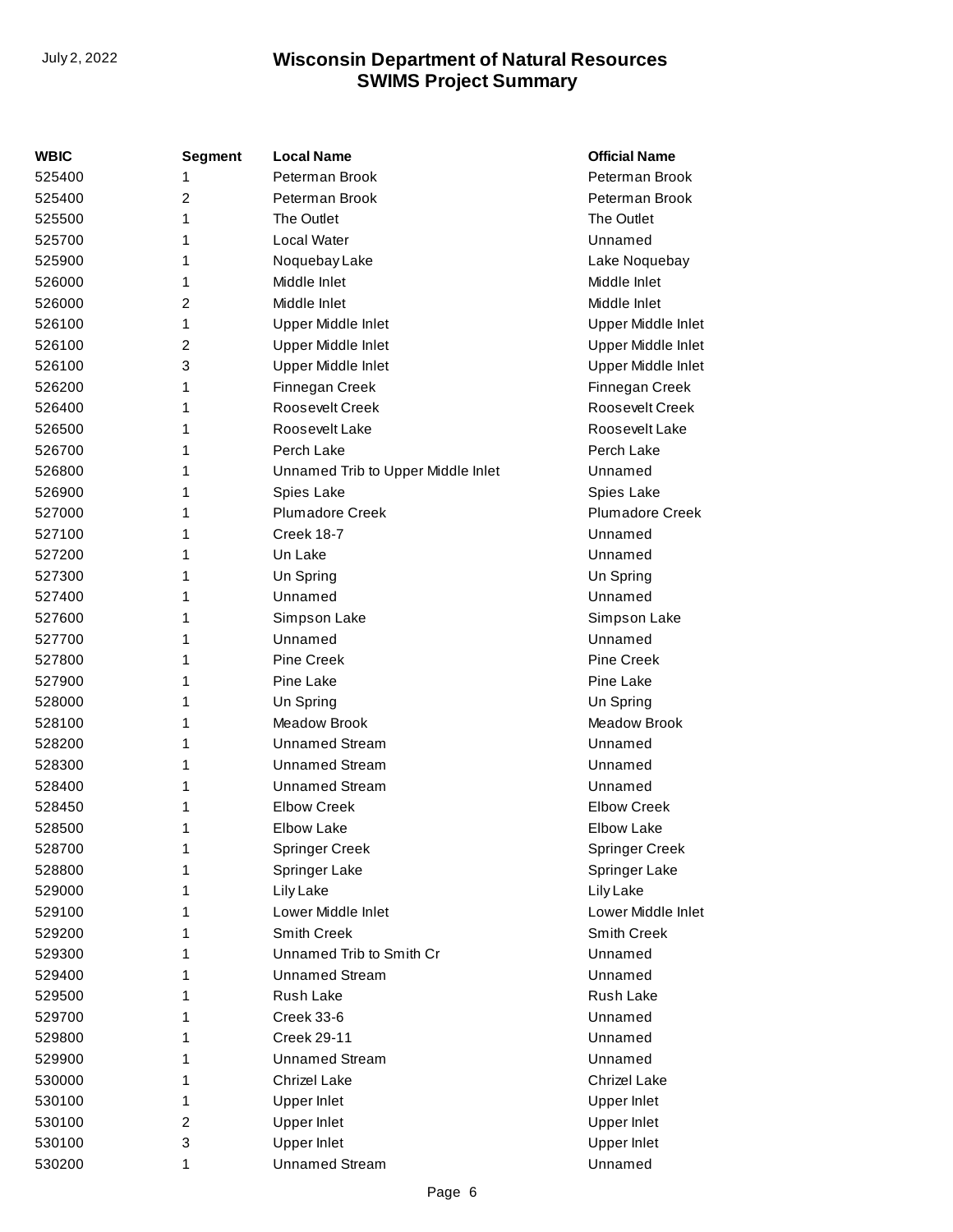| WBIC   | <b>Segment</b> | <b>Local Name</b>           | <b>Official Name</b>       |
|--------|----------------|-----------------------------|----------------------------|
| 530300 | 1              | Unnamed                     | Unnamed                    |
| 530400 | 1              | Julia Lake                  | Lake Julia                 |
| 530500 | 1              | Mary Lake                   | Lake Mary                  |
| 530600 | 1              | Mud Lake                    | Mud Lake                   |
| 530700 | 1              | Stephenson Lake             | Stephenson Lake            |
| 531000 | 1              | Unamed                      | Unnamed                    |
| 531100 | 1              | Un Lake                     | Unnamed                    |
| 531300 | 1              | Sandstone Flowage           | Sandstone Flowage          |
| 531500 | 1              | Kirby Lake                  | Kirby Lake                 |
| 531600 | 1              | Medicine Brook              | Medicine Brook             |
| 531800 | 1              | Medbrook Lake               | Medbrook Lake              |
| 531900 | 1              | Joy Creek                   | Joy Creek                  |
| 532200 | 1              | Un Lake                     | Unnamed                    |
| 532400 | 1              | Un Lake                     | Unnamed                    |
| 532400 | 2              | Un Lake                     | Unnamed                    |
| 532600 | 1              | Un Lake                     | Unnamed                    |
| 532900 | 1              | Joy Lake                    | Joy Lake                   |
| 533000 | 1              | Joy Lake                    | Unnamed                    |
| 533100 | 1              | Kisslake                    | <b>Kiss Lake</b>           |
| 533300 | 1              | Johnson Falls Flowage (Imp) | Johnson Falls Flowage 647  |
| 533400 | 1              | <b>Thunder River</b>        | <b>Thunder River</b>       |
| 533450 | 1              | <b>Creek 11-7</b>           | Unnamed                    |
| 533500 | 1              | <b>Thunder Lake Outlet</b>  | <b>Thunder Lake Outlet</b> |
| 533600 | 1              | <b>Thunder Lake</b>         | <b>Thunder Lake</b>        |
| 533700 | 1              | Thunder Lake Inlet          | Thunder Lake Inlet         |
| 533700 | 2              | Creek 8-16                  | Thunder Lake Inlet         |
| 533700 | 3              | Creek 8-13b                 | Thunder Lake Inlet         |
| 533700 | 4              | Thunder Lake Inlet          | Thunder Lake Inlet         |
| 533800 | 1              | Sand Lake                   | Sand Lake                  |
| 533900 | 1              | Creek 8-13b                 | Unnamed                    |
| 533900 | 2              | Creek 8-13                  | Unnamed                    |
| 534000 | 1              | <b>Bottle Lake</b>          | <b>Bottle Lake</b>         |
| 534100 | 1              | Un Lake                     | Unnamed                    |
| 534200 | 1              | <b>Kiss Lake</b>            | <b>Kiss Lake</b>           |
| 534300 | 1              | Creek 8-13d, Creek 8-16     | Unnamed                    |
| 534400 | 1              | The Spring                  | The Spring                 |
| 534500 | 1              | Handsaw Creek               | <b>Handsaw Creek</b>       |
| 534500 | 2              | <b>Handsaw Creek</b>        | <b>Handsaw Creek</b>       |
| 534500 | 3              | Handsaw Creek               | <b>Handsaw Creek</b>       |
| 534700 | 1              | Huigen Lake                 | Huigen Lake                |
| 535100 | 1              | Squaw Lake                  | Squaw Lake                 |
| 535250 | 1              | Creek 20-4                  | Unnamed                    |
| 535400 | 1              | Un Spring                   | Un Spring                  |
| 535500 | 1              | Huber Lake (Deer)           | <b>Huber Lake</b>          |
| 535600 | 1              | North Work Thunder River    | North Fork Thunder River   |
| 535700 | 1              | Frieda Creek                | Frieda Creek               |
| 535800 | 1              | Frieda Lake                 | Frieda Lake                |
| 535900 | 1              | <b>Mountain Creek</b>       | Mountain Creek             |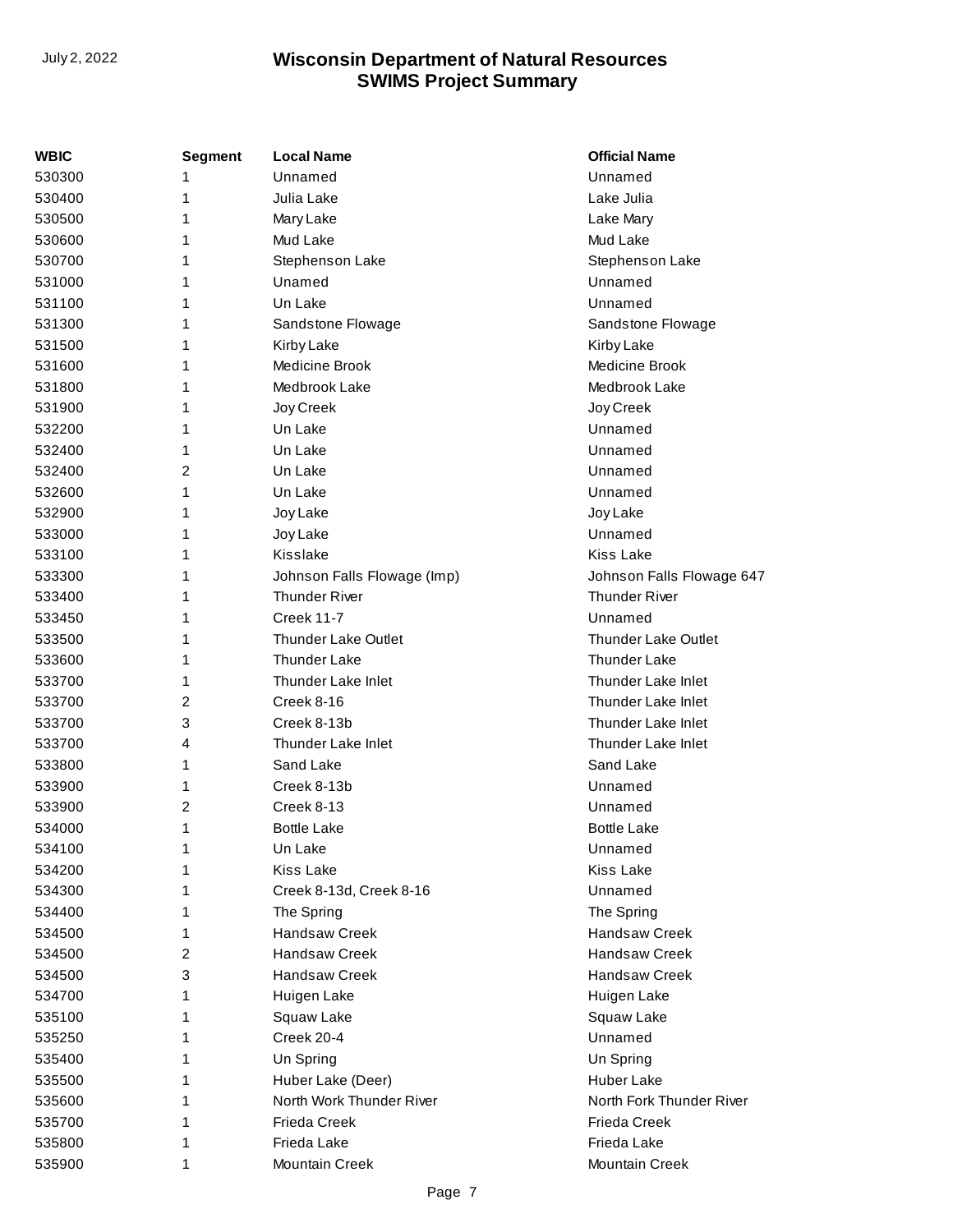| <b>WBIC</b> | Segment        | <b>Local Name</b>                           | <b>Official Name</b>      |
|-------------|----------------|---------------------------------------------|---------------------------|
| 536000      | 1              | Mountain Lake                               | Mountain Lake             |
| 537300      | 1              | <b>East Thunder Creek</b>                   | <b>East Thunder Creek</b> |
| 537300      | 2              | <b>East Thunder Creek</b>                   | <b>East Thunder Creek</b> |
| 537700      | 1              | Smith Creek                                 | Smith Creek               |
| 537900      | 1              | Mccaslin Lake                               | McCaslin Lake             |
| 538000      | 1              | <b>Three Little Lakes</b>                   | Three Little Lakes        |
| 538400      | 1              | South Fork Thunder River                    | South Fork Thunder River  |
| 538700      | 1              | Frying Pan Lake                             | Fryingpan Lake            |
| 540600      | 1              | High Falls Reservoir                        | High Falls Reservoir      |
| 540700      | 1              | <b>Woods Lake Outlet</b>                    | <b>Woods Lake Outlet</b>  |
| 540900      | 1              | Woods Lake                                  | Woods Lake                |
| 540900      | 2              | Woods Lake Beach                            | Woods Lake                |
| 541200      | 1              | Un Lake                                     | Unnamed                   |
| 541400      | 1              | Un Lake                                     | Unnamed                   |
| 541500      | 1              | Eagle Creek                                 | Eagle Creek               |
| 541600      | 1              | Little Spring Creek                         | Little Spring Creek       |
| 541700      | 1              | Little Spring Lake                          | Little Spring Lake        |
| 541800      | 1              | Murbou Creek                                | Murbou Creek              |
| 541900      | 1              | Murbou Lake                                 | Murbou Lake               |
| 542100      | 1              | Un Lake                                     | Unnamed                   |
| 542200      | 1              | Creek 23-1d                                 | Unnamed                   |
| 542300      | 1              | Creek 23-1c                                 | Unnamed                   |
| 542300      | $\overline{2}$ | Local Water                                 | Unnamed                   |
| 542400      | 1              | Creek 23-1c                                 | Unnamed                   |
| 543000      | 1              | Creek 34-16                                 | Unnamed                   |
| 543100      | 1              | <b>Creek 34-11</b>                          | Unnamed                   |
| 543200      | 1              | Unnamed Trib to Eagle Cr                    | Unnamed                   |
| 543400      | 1              | Un Lake                                     | Unnamed                   |
| 543600      | 1              | <b>Homestead Creek</b>                      | <b>Homestead Creek</b>    |
| 543700      | 1              | <b>Campbell Creek</b>                       | Campbell Creek            |
| 543800      | 1              | Campbell Lake                               | Campbell Lake             |
| 543900      | 1              | <b>Homstead Lake</b>                        | Homestead Lake            |
| 544000      | 1              | Creek 29-6                                  | Unnamed                   |
| 544100      | 1              | Un Spring                                   | Un Spring                 |
| 544200      | 1              | <b>Taylor Creek</b>                         | Unnamed                   |
| 544300      | 1              | <b>Taylor Lake</b>                          | <b>Taylor Lake</b>        |
| 544400      | 1              | Un Spring                                   | Un Spring                 |
| 544500      | 1              | Little Eagle Creek                          | Little Eagle Creek        |
| 544600      | 1              | Un Lake                                     | Unnamed                   |
| 544900      | 1              | <b>Creek 33-5</b>                           | Unnamed                   |
| 545000      | 1              | Un Spring                                   | Un Spring                 |
| 545100      | 1              | Un Lake                                     | Unnamed                   |
| 545200      | 1              | Un Spring                                   | Un Spring                 |
| 545400      | 1              | Caldron Falls Reservoir (Imp)               | Caldron Falls Reservoir*  |
| 545400      | 2              | Caldron Falls Reservoir - Musky Point Beach | Caldron Falls Reservoir*  |
| 545700      | 1              | Creek 12-4 T33n R17e                        | Unnamed                   |
| 546300      | 1              | <b>Crandall Lake</b>                        | Crandall Lake             |
| 546400      | 2              | Creek 3-1                                   | Unnamed                   |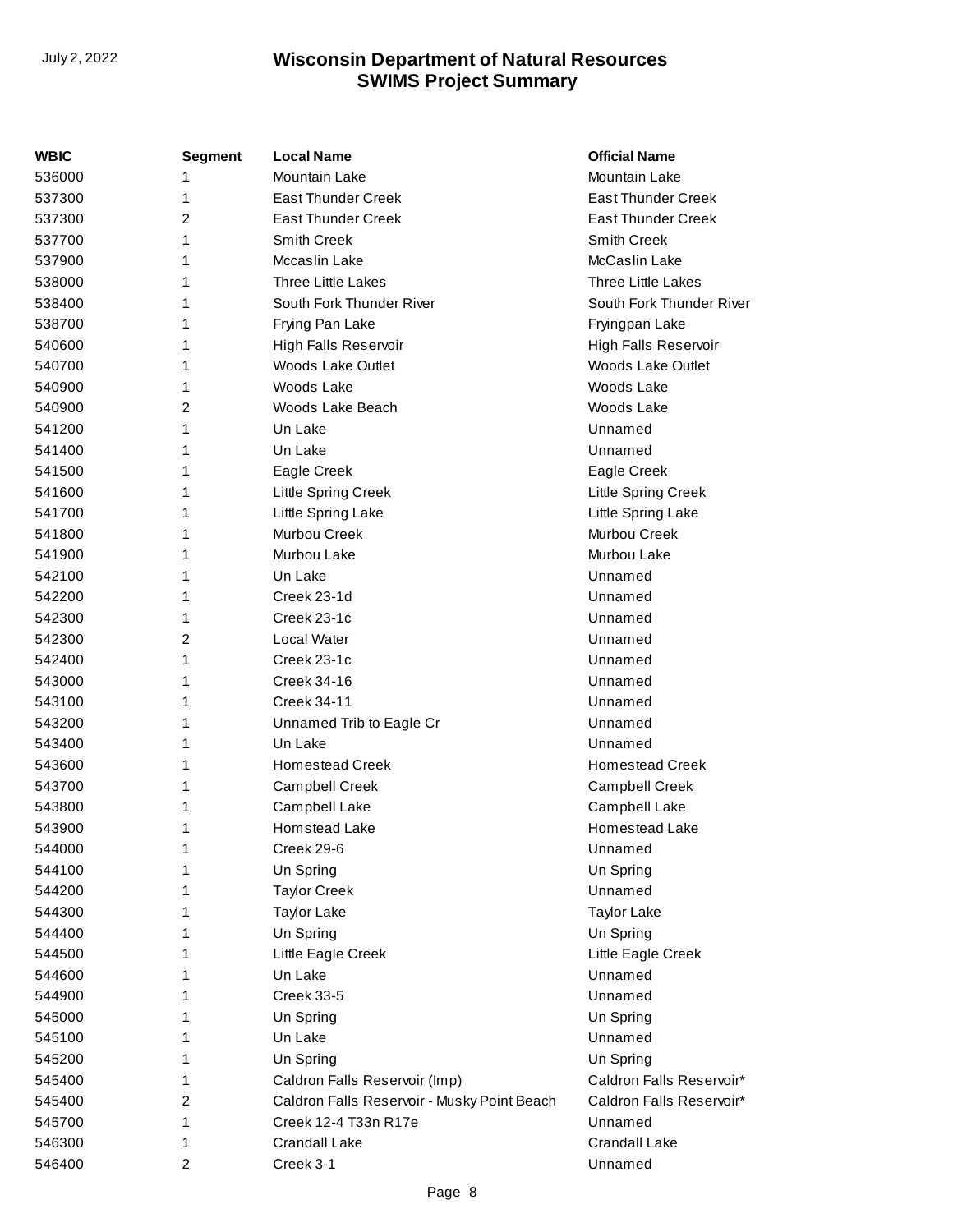| WBIC   | Segment        | <b>Local Name</b>        | <b>Official Name</b>     |
|--------|----------------|--------------------------|--------------------------|
| 546700 | 1              | <b>Babson Pond Creek</b> | <b>Babson Pond Creek</b> |
| 546900 | 1              | <b>Babson Pond</b>       | <b>Babson Pond</b>       |
| 546950 | 1              | <b>Creek 25-3</b>        | Unnamed                  |
| 547000 | 1              | <b>Brandywine Creek</b>  | <b>Brandywine Creek</b>  |
| 547100 | 1              | <b>Brandywine Lake</b>   | <b>Brandywine Lake</b>   |
| 547200 | 1              | <b>Otter Creek</b>       | <b>Otter Creek</b>       |
| 547200 | $\overline{c}$ | <b>Otter Creek</b>       | <b>Otter Creek</b>       |
| 547300 | 1              | Spring Creek             | Spring Creek             |
| 547600 | 1              | <b>Spruce Creek</b>      | <b>Spruce Creek</b>      |
| 547700 | 1              | Spruce Lake              | Spruce Lake              |
| 547800 | 1              | Creek 18-9               | Unnamed                  |
| 547900 | 1              | Un Lake                  | Unnamed                  |
| 548000 | 1              | Un Lake                  | Unnamed                  |
| 550600 | 1              | <b>Rat River</b>         | <b>Rat River</b>         |
| 550700 | 1              | Newman Creek             | Newman Creek             |
| 558300 | 1              | Camp Five Creek          | Camp Five Creek          |
| 558400 | 1              | Swamp Creek              | Swamp Creek              |
| 558500 | 1              | Un Spring                | Un Spring                |
| 558550 | 1              | Creek 26-1               | Unnamed                  |
| 558800 | 1              | Swede John Creek         | Swede John Creek         |
| 558900 | 1              | <b>Creek 21-14</b>       | Unnamed                  |
| 559000 | 1              | Un Spring                | Unnamed                  |
| 559100 | 1              | Un Spring                | Un Spring                |
| 559200 | 1              | Un Spring                | Un Spring                |
| 559300 | 1              | Un Spring                | Un Spring                |
| 559400 | 1              | Perch Lake               | Perch Lake               |
| 559700 | 1              | Un Lake                  | Unnamed                  |
| 559800 | 1              | Camp Nine Creek          | Camp Nine Creek          |
| 559900 | 1              | Creek 8-5                | Unnamed                  |
| 560000 | 1              | Un Spring                | Un Spring                |
| 561800 | 1              | Un Spring                | Un Spring                |
| 562000 | 1              | Camp B Creek             | Camp B Creek             |
| 562400 | 1              | Camp B Lake              | Camp B Lake              |
| 583200 | 1              | <b>Little River</b>      | <b>Little River</b>      |
| 583300 | 1              | Creek 30-10              | Unnamed                  |
| 583500 | 1              | <b>University Creek</b>  | Unnamed                  |
| 583600 | 1              | Annabelle Lake           | Annabelle Lake           |
| 583700 | 1              | <b>Back Lake</b>         | <b>Back Lake</b>         |
| 583800 | 1              | <b>Back Lake</b>         | <b>Back Lake</b>         |
| 584000 | 1              | <b>Barnes Lake</b>       | <b>Barnes Lake</b>       |
| 584100 | 1              | <b>Barr Lake</b>         | Barr Lake                |
| 584700 | 1              | Camp Lake                | Camp Lake                |
| 584800 | 1              | Christian Lake           | <b>Christian Lake</b>    |
| 584900 | 1              | Clarey Lake              | Clarey Lake              |
| 585000 | 1              | Cole Lake                | Cole Lake                |
| 585200 | 1              | Crooked Lake             | Crooked Lake             |
| 585500 | 1              | Dolan Lake               | Dolan Lake               |
| 585600 | 1              | East Twin Lake           | East Twin Lake           |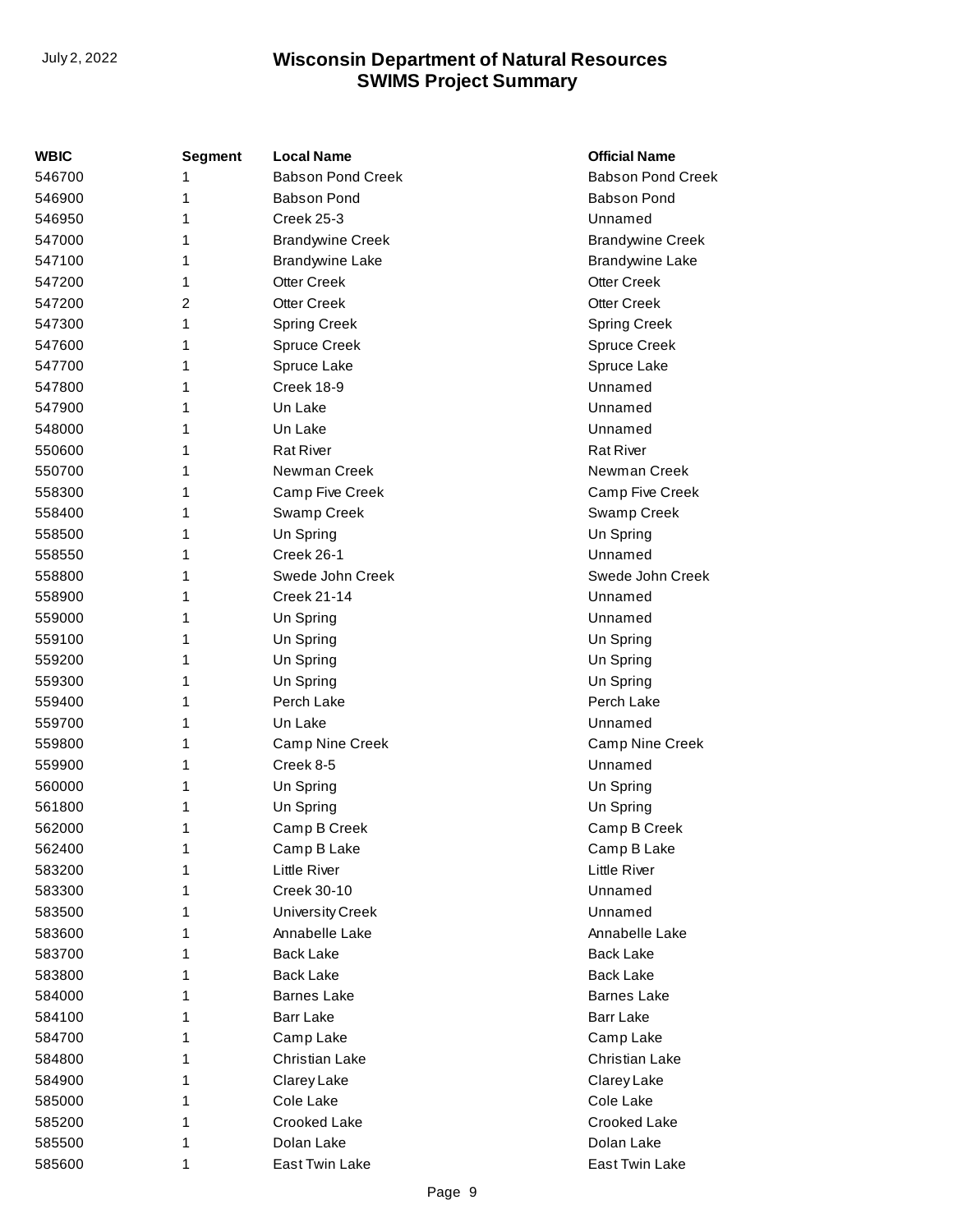| <b>WBIC</b> | <b>Segment</b> | <b>Local Name</b>    | <b>Official Name</b> |
|-------------|----------------|----------------------|----------------------|
| 587100      | 1              | June Lake            | June Lake            |
| 587200      | 1              | <b>Kidd Lake</b>     | Kidd Lake            |
| 587300      | 1              | Kimlark Lake         | Kimlark Lake         |
| 587600      | 1              | Little Mccall Lake   | Little McCall Lake   |
| 587800      | 1              | Long Lake            | Long Lake            |
| 587900      | 1              | Lost Lake            | Lost Lake            |
| 588200      | 1              | Lundgren Lake        | Lundgren Lake        |
| 588700      | 1              | Merriman Lake        | Merriman Lake        |
| 588800      | 1              | Minnie Lake          | Minnie Lake          |
| 588900      | 1              | Mirror Lake          | Mirror Lake          |
| 589100      | 1              | Monson Pond          | Monson Pond          |
| 589200      | 1              | Moose Lake           | Moose Lake           |
| 589300      | 1              | Morgan Lake          | Morgan Lake          |
| 589500      | 1              | Mud Lake             | Mud Lake             |
| 589900      | 1              | Mulhaney Lake        | Mullaney Lake        |
| 590100      | 1              | Nadjak Lake          | Nadjak Lake          |
| 590400      | 1              | Papoose Lake         | Papoose Lake         |
| 590600      | 1              | <b>Phillips Lake</b> | Phillips Lake        |
| 590900      | 1              | Pothole Lake         | Pothole Lake         |
| 591100      | 1              | Rector Lake          | Rector Lake          |
| 591900      | 1              | Second Lake          | Second Lake          |
| 592100      | 1              | Smith Lake           | Smith Lake           |
| 592500      | 1              | Thoeming Lake        | Thoeming Lake        |
| 592600      | 1              | <b>Trout Lake</b>    | <b>Trout Lake</b>    |
| 592700      | 1              | Un Lake              | Unnamed              |
| 592800      | 1              | Unamed               | Unnamed              |
| 592900      | 1              | Un Lake              | Unnamed              |
| 593000      | 1              | Un Lake              | Unnamed              |
| 593100      | 1              | Un Lake              | Unnamed              |
| 593200      | 1              | Un Lake              | Unnamed              |
| 593300      | 1              | Un Lake              | Unnamed              |
| 593400      | 1              | Un Lake              | Unnamed              |
| 593500      | 1              | Un Lake              | Unnamed              |
| 593600      | 1              | Un Lake              | Unnamed              |
| 593700      | 1              | Un Lake              | Unnamed              |
| 593800      | 1              | Un Lake              | Unnamed              |
| 593900      | 1              | Un Lake              | Unnamed              |
| 594000      | 1              | Un Lake              | Unnamed              |
| 594100      | 1              | Un Lake              | Unnamed              |
| 594200      | 1              | Un Lake              | Unnamed              |
| 594300      | 1              | Un Lake              | Unnamed              |
| 594400      | 1              | Un Lake              | Unnamed              |
| 594500      | 1              | Un Lake              | Unnamed              |
| 594600      | 1              | Un Lake              | Unnamed              |
| 594700      | 1              | Un Lake              | Unnamed              |
| 594800      | 1              | Un Lake              | Unnamed              |
| 594900      | 1              | Un Lake              | Unnamed              |
| 595000      | 1              | Un Lake              | Unnamed              |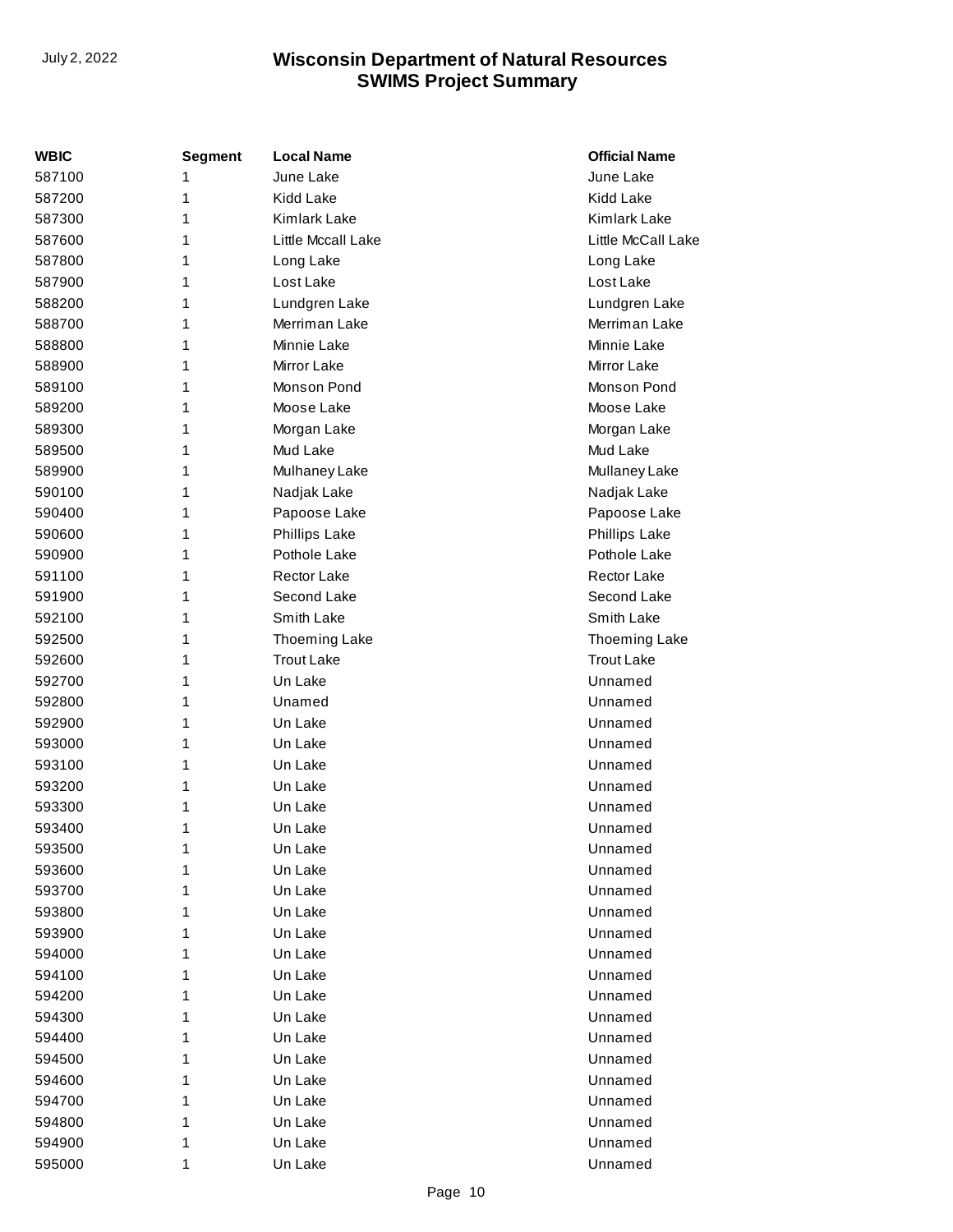| <b>WBIC</b> | Segment | <b>Local Name</b>                   | <b>Official Name</b>        |
|-------------|---------|-------------------------------------|-----------------------------|
| 595100      | 1       | Un Lake                             | Unnamed                     |
| 595200      | 1       | Un Lake                             | Unnamed                     |
| 595300      | 1       | Un Lake                             | Unnamed                     |
| 595400      | 1       | Un Lake                             | Unnamed                     |
| 595500      | 1       | Un Lake                             | Unnamed                     |
| 595600      | 1       | Un Lake                             | Unnamed                     |
| 595700      | 1       | Un Lake                             | Unnamed                     |
| 595800      | 1       | Un Lake                             | Unnamed                     |
| 595900      | 1       | Unamed                              | Unnamed                     |
| 596000      | 1       | Unamed                              | Unnamed                     |
| 596100      | 1       | Un Lake                             | Unnamed                     |
| 596200      | 1       | Un Lake                             | Unnamed                     |
| 596300      | 1       | Un Lake                             | Unnamed                     |
| 596400      | 1       | Un Lake                             | Unnamed                     |
| 596500      | 1       | Un Lake                             | Unnamed                     |
| 596600      | 1       | Un Lake                             | Unnamed                     |
| 596700      | 1       | Un Lake                             | Unnamed                     |
| 596800      | 1       | Un Lake                             | Unnamed                     |
| 596900      | 1       | Un Lake                             | Unnamed                     |
| 597100      | 1       | Un Lake                             | Unnamed                     |
| 597200      | 1       | Un Lake                             | Unnamed                     |
| 598900      | 1       | Un Lake                             | Unnamed                     |
| 599000      | 1       | Un Lake                             | Unnamed                     |
| 599100      | 1       | Un Lake                             | Unnamed                     |
| 599200      | 1       | Un Lake                             | Unnamed                     |
| 608500      | 1       | West Twin Lake                      | West Twin Lake              |
| 608600      | 1       | Woempner Lake                       | Woempner Lake               |
| 608800      | 1       | Woods Lake                          | Woods Lake                  |
| 608900      | 1       | Young Lake                          | Young Lake                  |
| 609000      | 1       | Menominee River                     | Menominee River             |
| 609000      | 2       | Menominee River                     | Menominee River             |
| 609000      | 3       | Menominee River                     | Menominee River             |
| 609000      | 4       | Menominee River Above Pier's George | Menominee River             |
| 609000      | 5       | Menominee River                     | Menominee River             |
| 609400      | 1       | Scott Flowage, Upper                | Upper Scott Flowage 4060    |
| 609500      | 1       | Wright Slough                       | Wright Slough               |
| 609600      | 1       | Coulter Slough                      | Coulter Slough              |
| 609800      | 1       | <b>Unnamed Stream</b>               | Unnamed                     |
| 609900      | 1       | <b>Twin Creek</b>                   | <b>Twin Creek</b>           |
| 610000      | 1       | <b>Unnamed Stream</b>               | Unnamed                     |
| 610100      | 1       | <b>Unnamed Stream</b>               | Unnamed                     |
| 610200      | 1       | <b>Wagner Creek</b>                 | <b>Wagner Creek</b>         |
| 610300      | 1       | <b>Unnamed Stream</b>               | Unnamed                     |
| 610400      | 1       | <b>Unnamed Stream</b>               | Unnamed                     |
| 610500      | 1       | <b>Unnamed Stream</b>               | Unnamed                     |
| 610550      | 1       | Local Water                         | Unnamed                     |
| 610700      | 1       | Grand Rapids Flowage (Imp)          | <b>Grand Rapids Flowage</b> |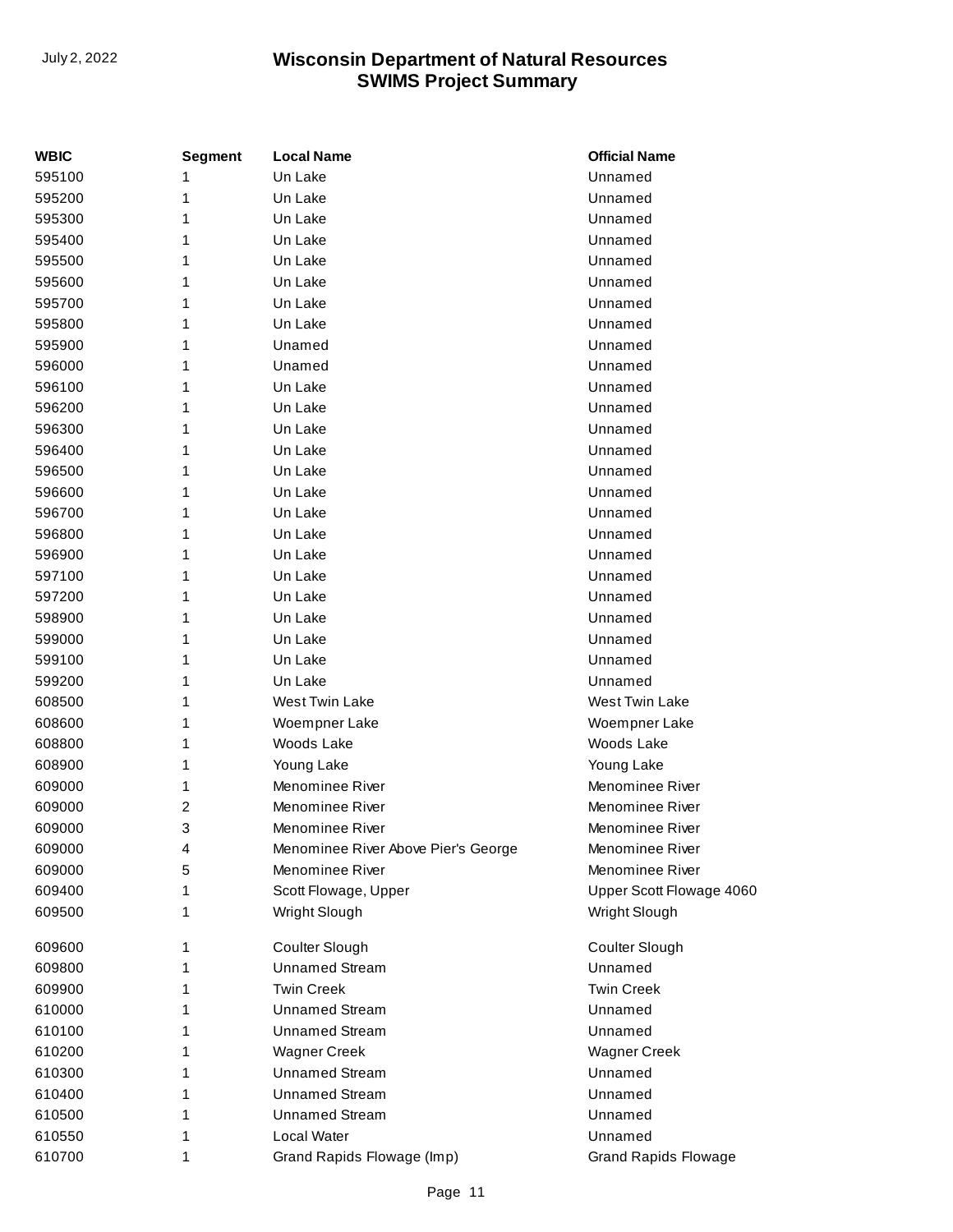| <b>WBIC</b> | <b>Segment</b> | <b>Local Name</b>        | <b>Official Name</b>   |
|-------------|----------------|--------------------------|------------------------|
| 610800      | 1              | <b>Unnamed Stream</b>    | Unnamed                |
| 610900      | 1              | Poch De Noch Lake        | Poche De Noche         |
| 611100      | 1              | Little Poch De Noch Lake | Little Poche De Noche  |
| 611150      | 1              | Unnamed                  | Unnamed                |
| 611200      | 1              | <b>Mccall Creek</b>      | McCall Creek           |
| 611200      | 2              | <b>Mccall Creek</b>      | McCall Creek           |
| 611300      | 1              | <b>Mccall Lake</b>       | McCall Lake            |
| 611400      | 1              | Wausaukee River          | Wausaukee River        |
| 611400      | 2              | Wausaukee River          | Wausaukee River        |
| 611400      | 3              | Wausakee River           | Wausaukee River        |
| 611500      | 1              | Little Wausaukee River   | Little Wausaukee Creek |
| 611500      | 2              | Little Wausaukee Creek   | Little Wausaukee Creek |
| 611800      | 1              | Helen Lake               | Helen Lake             |
| 612000      | 1              | Cedar Lake               | Cedar Lake             |
| 612200      | 1              | Wausaukee Lake           | Wausaukee Lake         |
| 612300      | 1              | Coldwater Brook          | <b>Coldwater Brook</b> |
| 612400      | 1              | <b>Unnamed Stream</b>    | Unnamed                |
| 612500      | 1              | <b>Unnamed Stream</b>    | Unnamed                |
| 612600      | 1              | <b>Unnamed Stream</b>    | Unnamed                |
| 612700      | 1              | <b>Heubler Creek</b>     | <b>Heubler Creek</b>   |
| 612800      | 1              | <b>Heubler Lake</b>      | <b>Heubler Lake</b>    |
| 612900      | 1              | Creek 33-12 T35n R19e    | Unnamed                |
| 613000      | 1              | <b>Unnamed Stream</b>    | Unnamed                |
| 613200      | 1              | Creek 8-5                | Unnamed                |
| 613300      | 1              | Spring Lake              | Spring Lake            |
| 613400      | 1              | <b>Creek 6-15</b>        | Unnamed                |
| 613500      | 1              | <b>Unnamed Stream</b>    | Unnamed                |
| 613600      | 1              | Creek 6-7a               | Unnamed                |
| 613700      | 1              | <b>Unnamed Streams</b>   | Unnamed                |
| 613800      | 1              | <b>Unnamed Stream</b>    | Unnamed                |
| 613900      | 1              | <b>Wolf Creek</b>        | <b>Wolf Creek</b>      |
| 613900      | 2              | <b>Wolf Creek</b>        | <b>Wolf Creek</b>      |
| 613900      | 3              | <b>Wolf Creek</b>        | <b>Wolf Creek</b>      |
| 613900      | 4              | <b>Wolf Creek</b>        | <b>Wolf Creek</b>      |
| 614000      | 1              | Local Water              | Unnamed                |
| 614100      | 1              | <b>Birch Lake</b>        | <b>Birch Lake</b>      |
| 614200      | 1              | <b>Wolf Lake</b>         | <b>Wolf Lake</b>       |
| 614400      | 1              | <b>Unnamed Stream</b>    | Unnamed                |
| 614500      | 1              | Little Wolf Lake         | Little Wolf Lake       |
| 614600      | 1              | Fence Lake               | Fence Lake             |
| 614700      | 1              | Un Spring                | Un Spring              |
| 614800      | 1              | Grass Lake               | Grass Lake             |
| 614900      | 1              | <b>Island Lake</b>       | <b>Island Lake</b>     |
| 615000      | 1              | <b>Unnamed Stream</b>    | Unnamed                |
| 615100      | 1              | Un Spring                | Un Spring              |
| 615200      | 1              | Little Island Lake       | Little Island Lake     |
| 615300      | 1              | Un Spring                | Un Spring              |
| 615400      | 1              | <b>Holmes Creek</b>      | <b>Holmes Creek</b>    |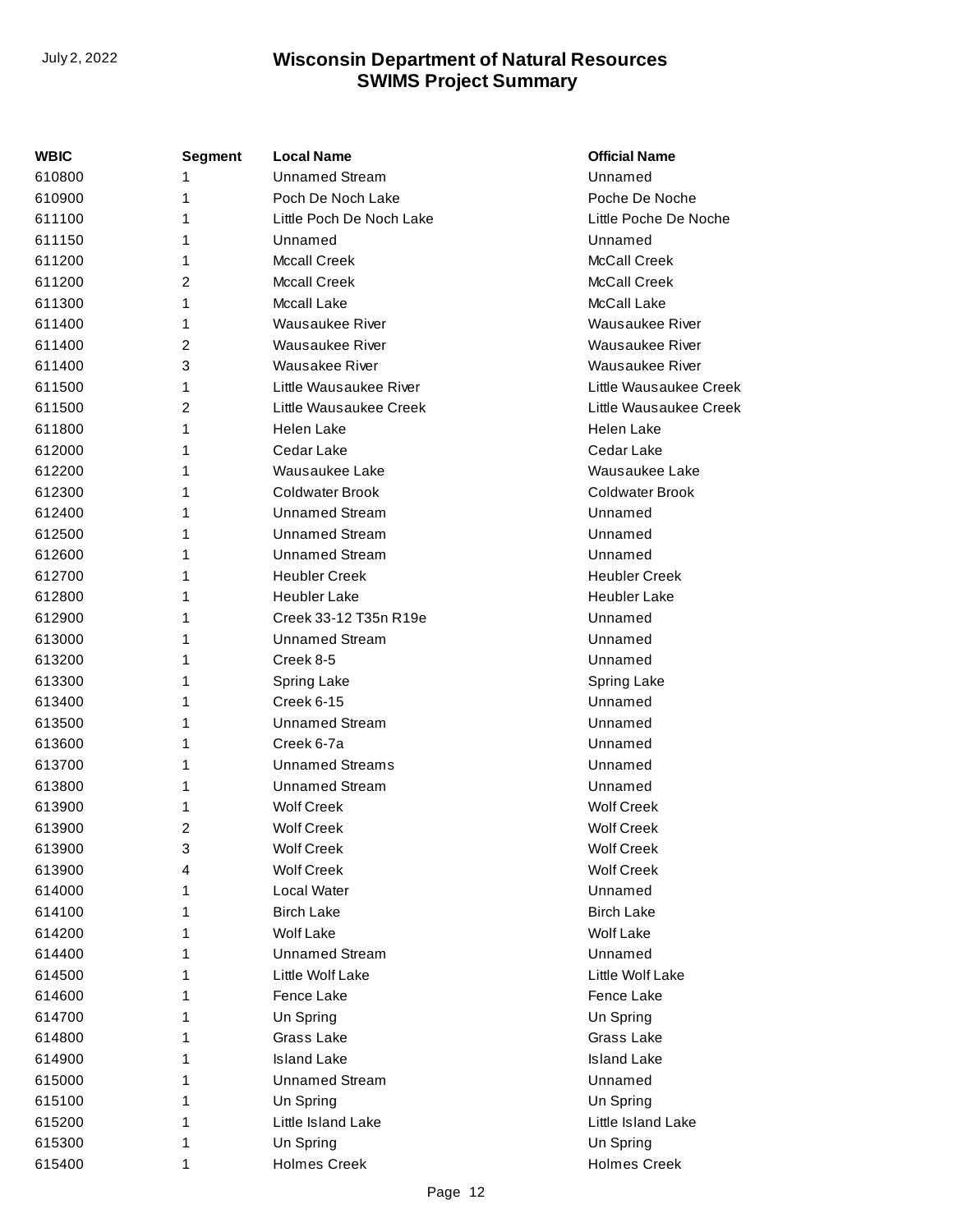| WBIC   | <b>Segment</b> | <b>Local Name</b>       | <b>Official Name</b>    |
|--------|----------------|-------------------------|-------------------------|
| 615400 | 2              | <b>Holmes Creek</b>     | <b>Holmes Creek</b>     |
| 615500 | 1              | Cedarville Creek        | Cedarville Creek        |
| 615600 | 1              | Creek 35-12             | Unnamed                 |
| 615650 | 1              | <b>Creek 31-1</b>       | Unnamed                 |
| 615700 | 1              | Pike River              | <b>Pike River</b>       |
| 615700 | 2              | <b>Pike River</b>       | <b>Pike River</b>       |
| 615800 | 1              | <b>Holloway Creek</b>   | Unnamed                 |
| 615800 | 2              | Unnamed                 | Unnamed                 |
| 615900 | 1              | Slough Creek            | Slough Creek            |
| 616100 | 1              | K.C. Creek              | <b>KCC</b> reek         |
| 616150 | 1              | Creek 22-2              | Unnamed                 |
| 616300 | 1              | North Branch Pike River | North Branch Pike River |
| 616500 | 1              | Un Spring               | Un Spring               |
| 616700 | 1              | Un Spring               | Un Spring               |
| 616800 | 1              | <b>Beecher Creek</b>    | <b>Beecher Creek</b>    |
| 616800 | 2              | <b>Beecher Creek</b>    | <b>Beecher Creek</b>    |
| 617000 | 1              | <b>Beecher Lake</b>     | <b>Beecher Lake</b>     |
| 617100 | 1              | <b>Upper Lake</b>       | <b>Upper Lake</b>       |
| 617200 | 1              | Un Lake                 | Unnamed                 |
| 617300 | 1              | Wiggins Lake            | Wiggins Lake            |
| 617400 | 1              | Creek 29-4              | Unnamed                 |
| 617500 | 1              | Un Spring               | Un Spring               |
| 617600 | 1              | <b>Smeester Creek</b>   | <b>Smeesters Creek</b>  |
| 617700 | 1              | Un Lake                 | Unnamed                 |
| 617900 | 1              | <b>Town Corner Lake</b> | <b>Town Corner Lake</b> |
| 618000 | 1              | <b>Mcdonald Creek</b>   | Unnamed                 |
| 618100 | 1              | Mcdonald Lake           | McDonald Lake           |
| 618150 | 1              | Creek 27-8              | Unnamed                 |
| 618200 | 1              | <b>Whiskey Creek</b>    | <b>Whiskey Creek</b>    |
| 618400 | 1              | <b>Trout Haven Pond</b> | Trout Haven Pond        |
| 618450 | 1              | Creek 28-6              | Unnamed                 |
| 618950 | 1              | Creek 29-6              | Unnamed                 |
| 619200 | 1              | Creek 21-8              | Unnamed                 |
| 619250 | 1              | <b>Creek 21-6</b>       | Unnamed                 |
| 619400 | 1              | <b>Creek 16-12</b>      | Unnamed                 |
| 619600 | 1              | Cole Creek              | Cole Creek              |
| 619800 | 1              | Lily Lake               | Lily Lake               |
| 619850 | 1              | Creek 34-14             | Unnamed                 |
| 620100 | 1              | Mud Lake                | Mud Lake                |
| 620150 | 1              | Creek 5-1               | Unnamed                 |
| 620200 | 1              | Creek 6-3               | Unnamed                 |
| 621000 | 1              | Creek 36-10             | Unnamed                 |
| 621100 | 1              | K.C. Creek              | <b>KC</b> Creek         |
| 621100 | 2              | <b>KC</b> Creek         | <b>KC</b> Creek         |
| 621100 | 3              | <b>KC</b> Creek         | <b>K C Creek</b>        |
| 621200 | 1              | <b>Creek 35-6</b>       | Unnamed                 |
| 621300 | 1              | Dvorak Lake             | Dvorak Lake             |
| 621325 | 1              | Creek 26-8c             | Unnamed                 |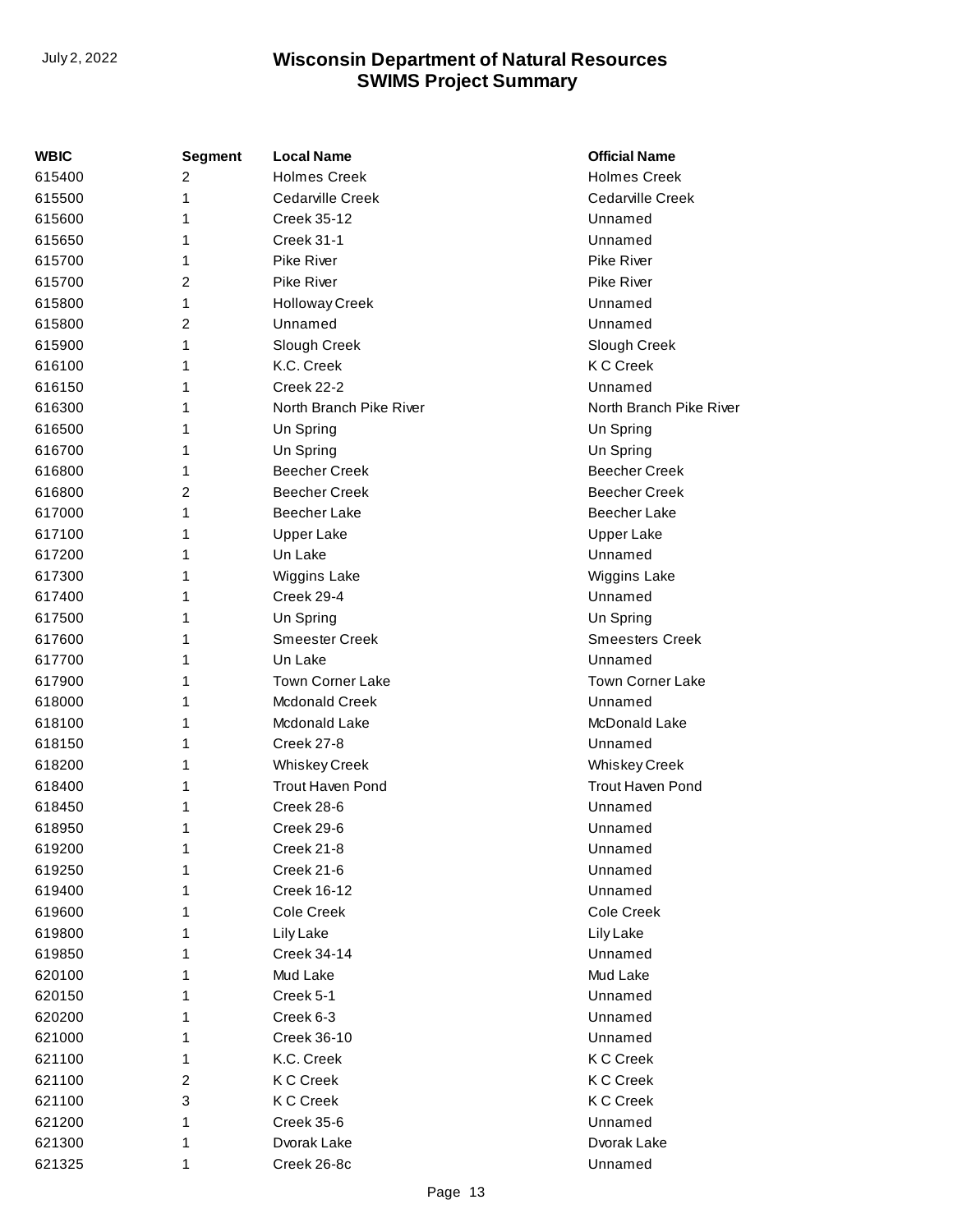| WBIC   | <b>Segment</b> | <b>Local Name</b>              | <b>Official Name</b>    |
|--------|----------------|--------------------------------|-------------------------|
| 621350 | 1              | Creek 26-8b                    | Unnamed                 |
| 621400 | 1              | Beaver Branch                  | Beaver Br               |
| 621500 | 1              | Un Lake                        | Unnamed                 |
| 621600 | 1              | <b>Sackerson Creek</b>         | <b>Sackerson Creek</b>  |
| 621700 | 1              | Sackerson Lake                 | Sackerson Lake          |
| 621800 | 1              | Spur Creek                     | Spur Creek              |
| 621900 | 1              | Spur Lake                      | Spur Lake               |
| 622000 | 1              | Un Lake                        | Unnamed                 |
| 622100 | 1              | Un Lake                        | Unnamed                 |
| 622300 | 1              | Creek 33-14 T37n R18e          | Unnamed                 |
| 622400 | 1              | Un Spring                      | Un Spring               |
| 622600 | 1              | <b>Railroad Pond</b>           | <b>Railroad Pond</b>    |
| 622800 | 1              | North Pond                     | North Pond              |
| 622900 | 1              | Macintire Creek                | <b>Macintire Creek</b>  |
| 623000 | 1              | <b>Sidney Creek</b>            | Sidney Creek            |
| 623100 | 1              | Lost Creek                     | Unnamed                 |
| 623200 | 1              | Lost Lake                      | Lost Lake               |
| 623300 | 1              | Shinnis Branch                 | Shinns Br               |
| 623400 | 1              | Hobachee Lake                  | Hobachee Lake           |
| 623500 | 1              | Camp D Creek                   | Camp D Creek            |
| 623600 | 1              | Sprindale Brook                | Springdale Br           |
| 623800 | 1              | Un Spring                      | Un Spring               |
| 623850 | 1              | <b>Creek 21-9</b>              | Unnamed                 |
| 623900 | 1              | South Branch Pike River        | South Branch Pike River |
| 623900 | 2              | South Branch Pike River        | South Branch Pike River |
| 623900 | 3              | South Branch Pike River        | South Branch Pike River |
| 623900 | 4              | South Branch Pike River        | South Branch Pike River |
| 624000 | 1              | Little South Branch Pike River | Little S Br Pike River  |
| 624000 | 2              | Little South Branch Pike River | Little S Br Pike River  |
| 624300 | 1              | Bear Lake                      | Bear Lake               |
| 624400 | 1              | Mathis Lake                    | Mathis Lake             |
| 624450 | 1              | Creek 26-7                     | Unnamed                 |
| 624600 | 1              | Kellinbach Lake                | Kellinbach Lake         |
| 624700 | 1              | Rosey Creek                    | Rosey Creek             |
| 624900 | 1              | Sixteen Lake                   | Lake Sixteen            |
| 625100 | 1              | Lehman Lake                    | Lehman Lake             |
| 625200 | 1              | Rosey Lake                     | Rosey Lake              |
| 625300 | 1              | Creek 30-2                     | Unnamed                 |
| 625400 | 1              | Creek 24-16d                   | Unnamed                 |
| 625500 | 1              | Un Spring                      | Un Spring               |
| 625600 | 1              | Creek 24-16a                   | Unnamed                 |
| 625750 | 1              | <b>Creek 24-14</b>             | Unnamed                 |
| 625900 | 1              | Stovekin Lake                  | Stovekin Lake           |
| 626100 | 1              | Horsehead Lake                 | Horsehead Lake          |
| 626200 | 1              | Duck Lake                      | Duck Lake               |
| 626300 | 1              | Creek 16-6                     | Unnamed                 |
| 626500 | 1              | Disney Lake                    | Disney Lake             |
| 626600 | 1              | Creek 19-5                     | Unnamed                 |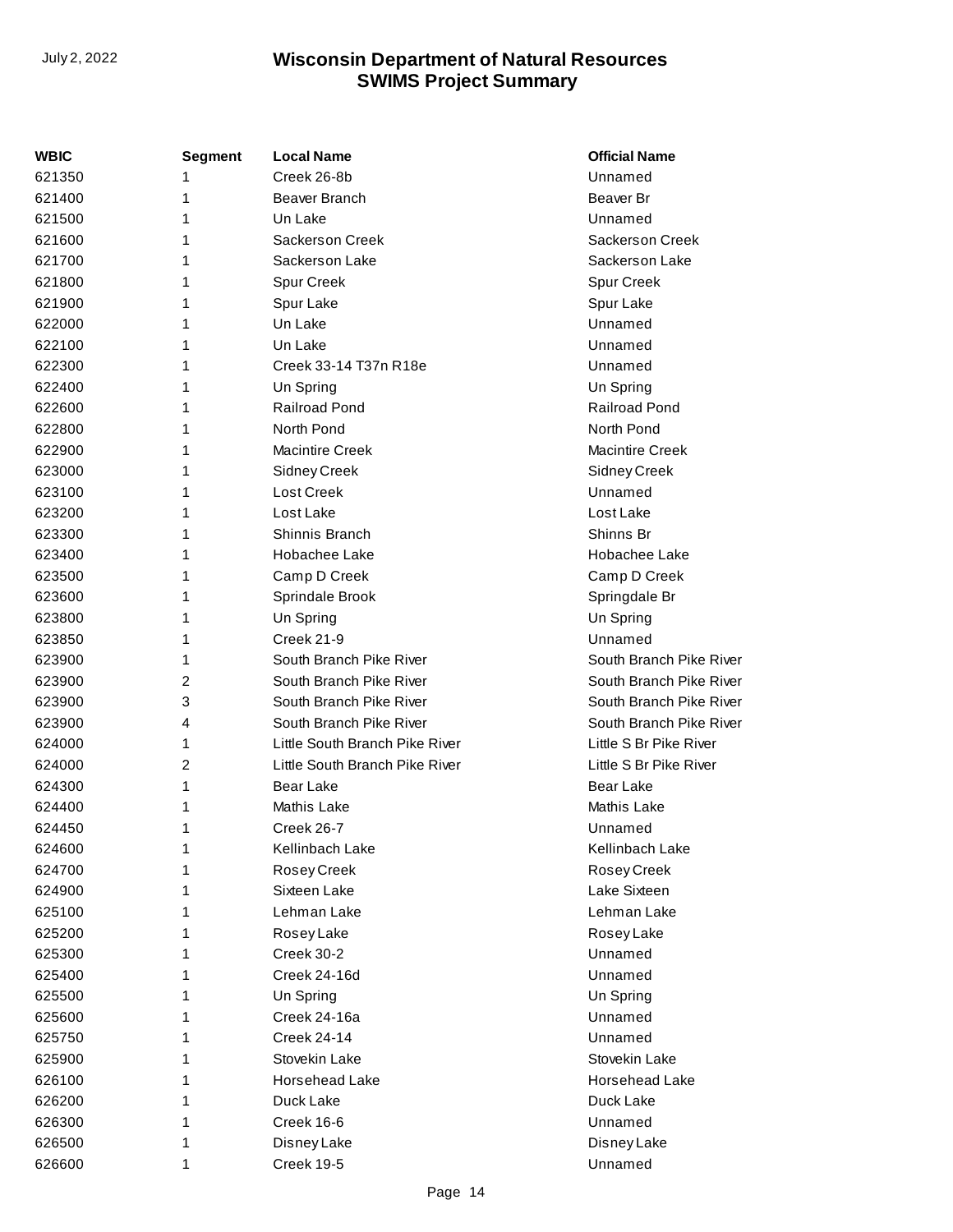| <b>WBIC</b> | Segment | <b>Local Name</b>         | <b>Official Name</b>      |
|-------------|---------|---------------------------|---------------------------|
| 626700      | 1       | Creek 9-11                | Unnamed                   |
| 626800      | 1       | Creek 8-12b               | Unnamed                   |
| 626900      | 1       | Un Spring                 | Un Spring                 |
| 627200      | 1       | Glen Lake                 | Glen Lake                 |
| 627250      | 1       | Glen Creek                | Unnamed                   |
| 627300      | 1       | John Lake                 | John Lake                 |
| 627500      | 1       | Un Spring                 | Un Spring                 |
| 627700      | 1       | Redman Lake               | Redman Lake               |
| 627800      | 1       | <b>Williams Lake</b>      | <b>Williams Lake</b>      |
| 628000      | 2       | Elm Flats Lake            | Elm Flats Lake            |
| 628100      | 1       | Lillie Lake               | Lillie Lake               |
| 628200      | 1       | <b>Creek 3-10</b>         | Unnamed                   |
| 628300      | 1       | <b>Phillips Creek</b>     | <b>Phillips Creek</b>     |
| 628400      | 1       | <b>Phillips Lake</b>      | <b>Phillips Lake</b>      |
| 628900      | 1       | Creek 32-8                | Unnamed                   |
| 629400      | 1       | Un Lake                   | Unnamed                   |
| 629600      | 1       | <b>Benson Lake</b>        | <b>Benson Lake</b>        |
| 629750      | 1       | Creek 28-9                | Unnamed                   |
| 629800      | 1       | Little Harvey Creek       | Little Harvey Creek       |
| 629800      | 2       | Little Harvey Creek       | Little Harvey Creek       |
| 629800      | 3       | Little Harvey Creek       | Little Harvey Creek       |
| 630100      | 1       | Vic Lake                  | Vic Lake                  |
| 630200      | 1       | Round Lake                | Round Lake                |
| 630300      | 1       | Un Lake                   | Unnamed                   |
| 630400      | 1       | Harvey Pond               | Harvey Pond               |
| 630500      | 1       | Creek 29-4                | Unnamed                   |
| 630600      | 1       | Un Spring                 | Un Spring                 |
| 630800      | 1       | <b>Brock Pond</b>         | <b>Brock Pond</b>         |
| 630900      | 1       | Harvey Creek              | Harvey Creek              |
| 631000      | 1       | Camp F Creek              | Camp F Creek              |
| 631100      | 1       | Creek 24-2                | Unnamed                   |
| 631200      | 1       | D' Amour Lake             | Un Spring                 |
| 631400      | 1       | D'Amour Lake              | DAmour Lake               |
| 631500      | 1       | Creek 25-8                | Unnamed                   |
| 631600      | 1       | Un Lake                   | Unnamed                   |
| 631700      | 1       | Avery Creek               | Avery Creek               |
| 631800      | 1       | <b>Creek 26-13</b>        | Unnamed                   |
| 631900      | 1       | <b>Creek 25-11</b>        | Unnamed                   |
| 632000      | 1       | Creek 26-14               | Unnamed                   |
| 632050      | 1       | Creek 27-7                | Unnamed                   |
| 632075      | 1       | <b>Creek 22-11</b>        | Unnamed                   |
| 632100      | 1       | Creek 21-16c              | Unnamed                   |
| 632150      | 1       | Creek 21-16b              | Unnamed                   |
| 632200      | 1       | North Branch Harvey Creek | North Branch Harvey Creek |
| 632250      | 1       | Creek 19-4                | Unnamed                   |
| 632300      | 1       | South Branch Harvey Creek | South Branch Harvey Creek |
| 632350      | 1       | <b>Creek 29-15</b>        | Unnamed                   |
| 632400      | 1       | <b>Hemlock Creek</b>      | <b>Trout Creek</b>        |
|             |         |                           |                           |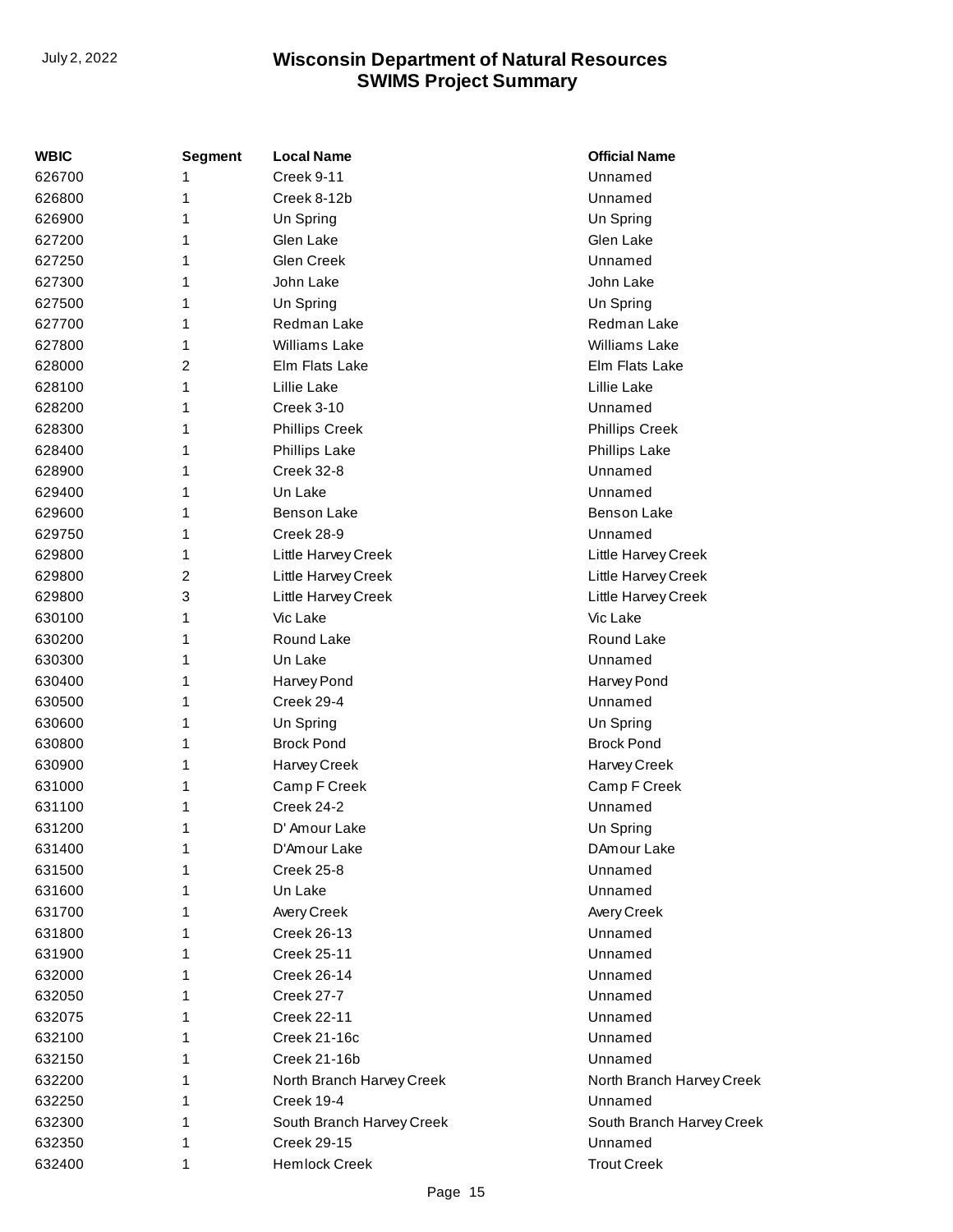| WBIC   | <b>Segment</b> | <b>Local Name</b>             | <b>Official Name</b>           |
|--------|----------------|-------------------------------|--------------------------------|
| 632400 | 2              | <b>Hemlock Creek</b>          | <b>Trout Creek</b>             |
| 632500 | 1              | <b>Creek 17-6</b>             | Unnamed                        |
| 632600 | 1              | <b>Trout Lake</b>             | <b>Trout Lake</b>              |
| 632800 | 1              | Coleman Lake                  | Coleman Lake                   |
| 632900 | 1              | <b>Chemical Creek</b>         | <b>Chemical Creek</b>          |
| 632900 | 2              | <b>Chemical Creek</b>         | <b>Chemical Creek</b>          |
| 632900 | 3              | <b>Chemical Creek</b>         | <b>Chemical Creek</b>          |
| 633100 | 1              | Moon Lake                     | Moon Lake                      |
| 633200 | 1              | Trout Lake T36n R18e S05      | <b>Trout Lake</b>              |
| 633300 | 1              | Creek 1-8                     | Unnamed                        |
| 633400 | 1              | <b>Fishers Creek</b>          | <b>Fishers Creek</b>           |
| 633600 | 1              | Clark Lake (Mud)              | <b>Clark Lake</b>              |
| 633800 | 1              | Goodman Mill Pond             | Goodman Millpond               |
| 634000 | 1              | <b>Squaw Creek</b>            | Squaw Creek                    |
| 634000 | 2              | <b>Squaw Creek</b>            | Squaw Creek                    |
| 634000 | 3              | <b>Squaw Creek</b>            | Squaw Creek                    |
| 634100 | 1              | Coldwater Brook               | <b>Coldwater Creek</b>         |
| 634300 | 1              | White Rapids                  | Rosebush Lake                  |
| 634500 | 1              | Chalk Hill Flowage            | Chalk Hill Flowage             |
| 634700 | 1              | Menominee River-West Channel  | Menominee River - West Channel |
| 634800 | 1              | Miscauno Creek                | Miscauno Creek                 |
| 634800 | 2              | Miscauno Creek                | Miscauno Creek                 |
| 634850 | 1              | Creek 23-10 T36n R21e         | Unnamed                        |
| 634900 | 1              | <b>Creek 22-7</b>             | Unnamed                        |
| 635100 | 1              | Miscauno Pond                 | Miscauno Pond                  |
| 635150 | 1              | Creek 16-9                    | Unnamed                        |
| 635200 | 1              | Miscauno Creek                | North Branch Miscauno Creek    |
| 635400 | 1              | Un Lake                       | Unnamed                        |
| 635500 | 1              | <b>Headquarters Lake</b>      | <b>Headquarters Lake</b>       |
| 635600 | 1              | South Branch Miscauno Creek   | South Branch Miscauno Creek    |
| 635650 | 1              | Creek 24-5                    | Unnamed                        |
| 635700 | 1              | <b>Mcallister Creek</b>       | McAllister Creek               |
| 635900 | 1              | <b>Mcallister Pond</b>        | McAllister Pond                |
| 636100 | 1              | Mullaney Creek                | Mullaney Creek                 |
| 636100 | 2              | Mullaney Creek                | Mullaney Creek                 |
| 636300 | 1              | Pemebonwon River              | Pemebonwon River               |
| 636400 | 1              | <b>Silver Creek</b>           | Silver Creek                   |
| 636800 | 1              | Un Lake                       | Unnamed                        |
| 637100 | 1              | Golden Lake                   | Golden Lake                    |
| 637200 | 1              | Cotas Lake                    | Cotas Lake                     |
| 637300 | 1              | Un Spring                     | Un Spring                      |
| 637400 | 1              | Luedevitz Lake                | Luedevitz Lake                 |
| 637500 | 1              | North Branch Pemebonwon River | North Branch Pemebonwon River  |
| 637500 | 2              | North Branch Pemebonwon River | North Branch Pemebonwon River  |
| 637600 | 1              | Long Creek                    | Long Creek                     |
| 637600 | 2              | Long Creek                    | Long Creek                     |
| 637700 | 1              | Long Lake                     | Long Lake                      |
| 637800 | 1              | Rock Lake                     | Rock Lake                      |
|        |                |                               |                                |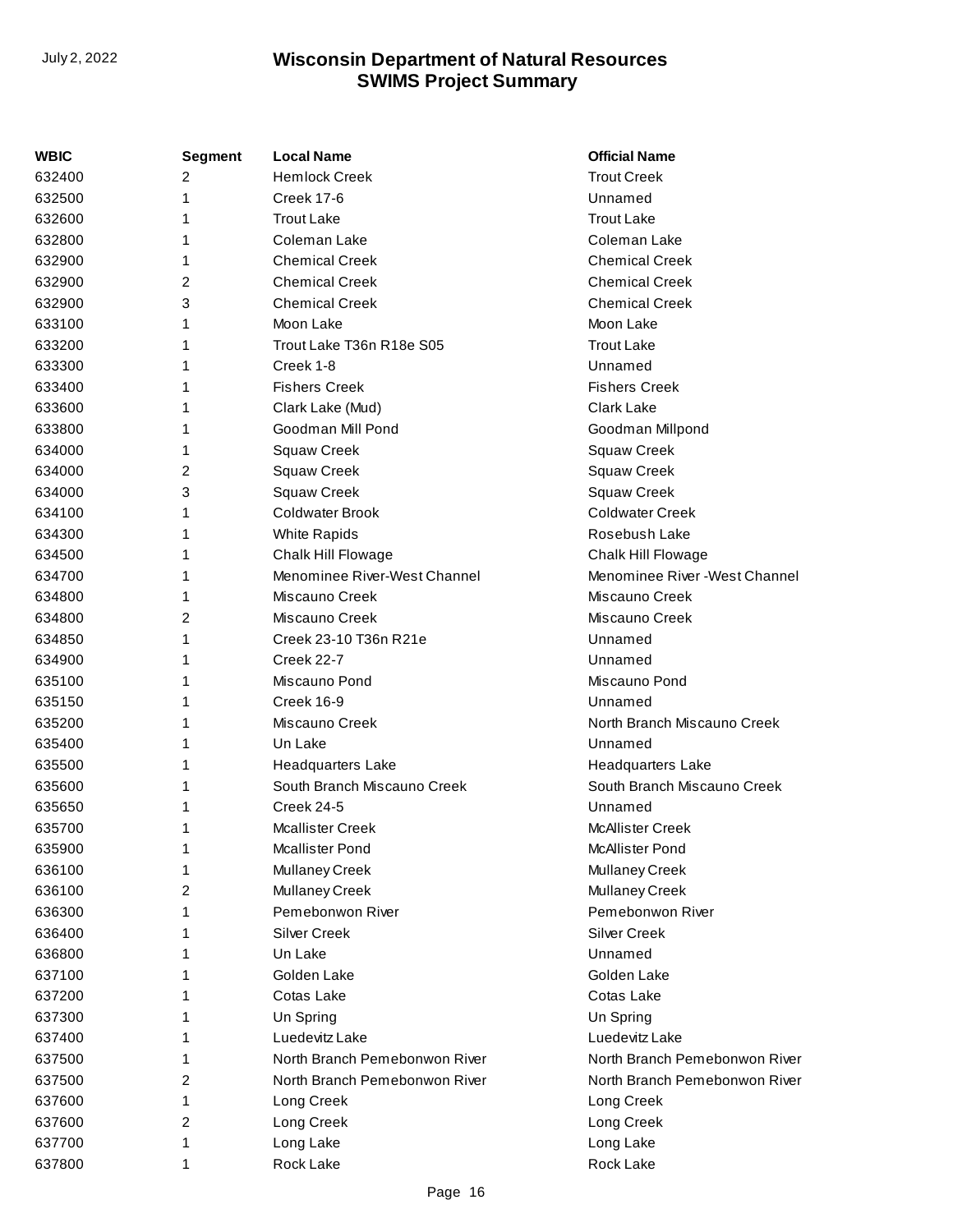| WBIC   | Segment | <b>Local Name</b>             | <b>Official Name</b>          |
|--------|---------|-------------------------------|-------------------------------|
| 637900 | 1       | Echo Creek                    | <b>Echo Creek</b>             |
| 638000 | 1       | Echo Lake                     | Echo Lake                     |
| 638100 | 1       | <b>Otter Creek</b>            | <b>Otter Creek</b>            |
| 638100 | 2       | <b>Otter Creek</b>            | <b>Otter Creek</b>            |
| 638200 | 1       | Otter Lake                    | Otter Lake                    |
| 638300 | 1       | Un Lake                       | Unnamed                       |
| 638400 | 1       | <b>Creek 16-13</b>            | Unnamed                       |
| 638400 | 2       | <b>Creek 16-13</b>            | Unnamed                       |
| 638500 | 1       | Un Lake                       | Unnamed                       |
| 638700 | 1       | <b>Twin Lake</b>              | <b>Twin Lake</b>              |
| 638800 | 1       | Sullivan Creek                | <b>Sullivan Creek</b>         |
| 638800 | 2       | Sullivan Creek                | Sullivan Creek                |
| 639000 | 1       | Chapman Lake                  | Lake Chapman                  |
| 639200 | 1       | Downing Lake                  | Lake Downing                  |
| 639500 | 1       | Shannon Lake                  | Lake Shannon                  |
| 639600 | 1       | <b>Wolff Lake</b>             | <b>Wolf Lake</b>              |
| 639800 | 1       | Timms Lake                    | Timms Lake                    |
| 640000 | 1       | Spikehorn Cr                  | Spikehorn Creek               |
| 640000 | 2       | Spikehorn Creek               | Spikehorn Creek               |
| 640000 | 3       | Spikehorn Creek               | Spikehorn Creek               |
| 640300 | 1       | <b>Barlow Lake</b>            | <b>Barlow Lake</b>            |
| 640500 | 1       | <b>Genricks Creek</b>         | Unnamed                       |
| 640600 | 1       | <b>Brown Spur Creek</b>       | <b>Brown Spur Creek</b>       |
| 641400 | 1       | Un Spring                     | Un Spring                     |
| 641600 | 1       | Un Lake                       | Unnamed                       |
| 641700 | 1       | Un Lake                       | Unnamed                       |
| 641800 | 1       | <b>Creek 19-12</b>            | Unnamed                       |
| 642000 | 1       | <b>Crossett Creek</b>         | <b>Crossett Creek</b>         |
| 642000 | 2       | <b>Crossett Creek</b>         | <b>Crossett Creek</b>         |
| 642600 | 1       | Johnson and Beach Lake        | Johnson and Beach Lake        |
| 642700 | 1       | Un Lake                       | Unnamed                       |
| 642900 | 1       | South Branch Pemebonwon River | South Branch Pemebonwon River |
| 642900 | 2       | South Branch Pemebonwon River | South Branch Pemebonwon River |
| 643000 | 1       | <b>Little Silver Creek</b>    | Little Silver Creek           |
| 643100 | 1       | <b>Rock Cut Creek</b>         | <b>Rock Cut Creek</b>         |
| 643200 | 1       | <b>Wildcat Creek</b>          | Unnamed                       |
| 643300 | 1       | Un Lake                       | Unnamed                       |
| 643500 | 1       | <b>Pickerel Creek</b>         | <b>Pickerel Creek</b>         |
| 643600 | 1       | Un Lake                       | Unnamed                       |
| 643700 | 1       | Un Lake                       | Unnamed                       |
| 643800 | 1       | Linquist Lake                 | Lindquist Lake                |
| 643900 | 1       | <b>East Pickerel Pond</b>     | East Pickerel Pond            |
| 644000 | 1       | West Pickerel Pond            | West Pickerel Pond            |
| 644100 | 1       | Creek 31-1 T37n R20e          | Unnamed                       |
| 644300 | 1       | Mussel Creek                  | Unnamed                       |
| 644400 | 1       | Un Lake                       | Unnamed                       |
| 644500 | 1       | <b>Belgian Lake</b>           | Belgian Lake                  |
| 644600 | 1       | Paulson Creek                 | Unnamed                       |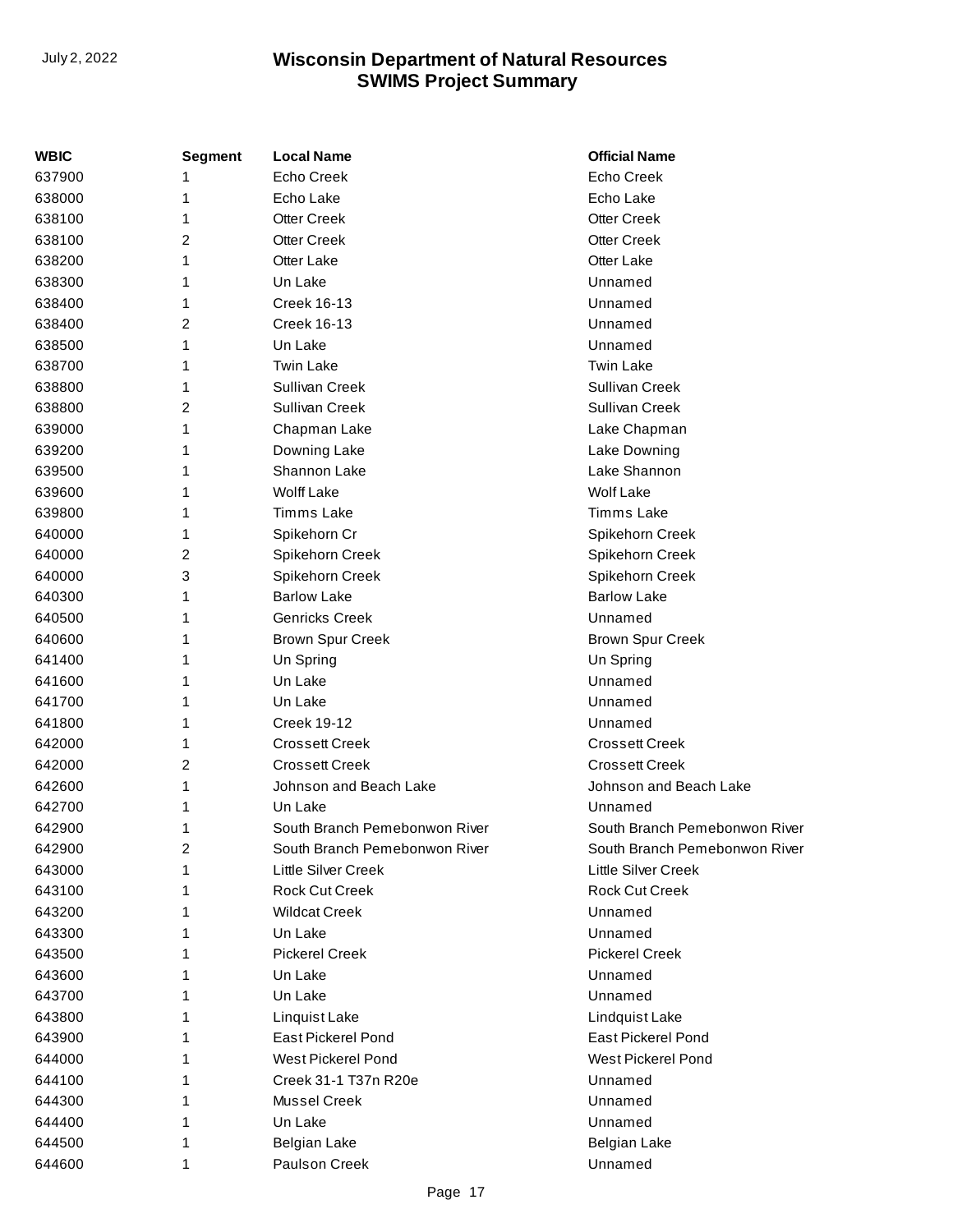| <b>WBIC</b> | <b>Segment</b> | <b>Local Name</b>                    | <b>Official Name</b>               |
|-------------|----------------|--------------------------------------|------------------------------------|
| 644650      | 1              | Creek 20-6                           | Unnamed                            |
| 644700      | 1              | Un Spring                            | Un Spring                          |
| 644800      | 1              | Creek 24-5 (T37n R19e)               | Unnamed                            |
| 644800      | 2              | Creek 24-5 (T37n R19e)               | Unnamed                            |
| 645100      | 1              | Un Lake                              | Unnamed                            |
| 645200      | 1              | Un Lake                              | Unnamed                            |
| 645300      | 1              | <b>Coates Creek</b>                  | <b>Coates Creek</b>                |
| 645500      | 1              | Un Lake                              | Unnamed                            |
| 645600      | 1              | Un Lake                              | Unnamed                            |
| 645800      | 1              | <b>Coates Creek</b>                  | Unnamed                            |
| 646000      | 1              | <b>Creek 16-15</b>                   | Unnamed                            |
| 646700      | 1              | <b>Bear Creek</b>                    | <b>Bear Creek</b>                  |
| 647300      | 1              | Little Quinnesec Falls Flowage (Imp) | Little Quinnesec Falls Flowage     |
| 647500      | 1              | Bignquinnesec Falls Flowage (Imp)    | <b>Big Quinnesec Falls Flowage</b> |
| 647600      | 1              | Anderson Spur Creek                  | Anderson Spur Creek                |
| 647600      | 2              | Anderson Spur Creek                  | Anderson Spur Creek                |
| 647700      | 1              | Un Spring                            | Un Spring                          |
| 648600      | 1              | South Branch Little Popple River     | South Branch Little Popple River   |
| 3000046     | 1              | Local Water                          | Unnamed                            |
| 3000229     | 1              | Creek 10-9 (T37n, R18e)              | Unnamed                            |
| 3000230     | 1              | Creek 18-16 (T34n R17e)              | Unnamed                            |
| 3000272     | 1              | Creek 9-10 (T35n, R20e)              | Unnamed                            |
| 3000274     | 1              | Creek 20-8 (T36n, R17e)              | Unnamed                            |
| 3000275     | 1              | Creek 20-2 (T33n, R18e)              | Unnamed                            |
| 3000535     | 2              | Creek 28-9                           | Unnamed                            |
| 3000624     | 1              | Unnamed Ditch to Lk Michigan         | Unnamed                            |
| 3000631     | 1              | <b>Tessmer Pond</b>                  | Unnamed                            |
| 4000036     | 1              | <b>Cedar Creek</b>                   | Unnamed                            |
| 4000037     | 1              | <b>Unnamed Stream</b>                | Unnamed                            |
| 5004455     | 1              | <b>Unnamed Stream</b>                | Unnamed                            |
| 5005185     | 1              | Creek 26-13 T36n R17e                | Unnamed                            |
| 5005916     | 1              | <b>Unnamed Stream</b>                | Unnamed                            |
| 5005921     |                | <b>Unnamed Stream</b>                | Unnamed                            |
| 5006080     |                | <b>Unnamed Stream</b>                | Unnamed                            |
| 5006090     |                | <b>Unnamed Stream</b>                | Unnamed                            |
| 5006091     |                | Creek 23-1c T34n R18e                | Unnamed                            |
| 5006106     |                | <b>Unnamed Stream</b>                | Unnamed                            |
| 5006140     | 1              | <b>Unnamed Stream</b>                | Unnamed                            |
| 5006141     |                | <b>Unnamed Stream</b>                | Unnamed                            |
| 5006180     | 1              | <b>Unnamed Stream</b>                | Unnamed                            |
| 5006182     |                | <b>Unnamed Stream</b>                | Unnamed                            |
| 5006197     | 1              | Unnamed                              | Unnamed                            |
| 5006208     |                | <b>Unnamed Stream</b>                | Unnamed                            |
| 5006248     |                | Local Water                          | Unnamed                            |
| 5006319     |                | <b>Unnamed Stream</b>                | Unnamed                            |
| 5006329     | 1              | Local Water                          | Unnamed                            |
| 5006333     | 1              | Unnamed                              | Unnamed                            |
| 5006354     | 1              | Local Water                          | Unnamed                            |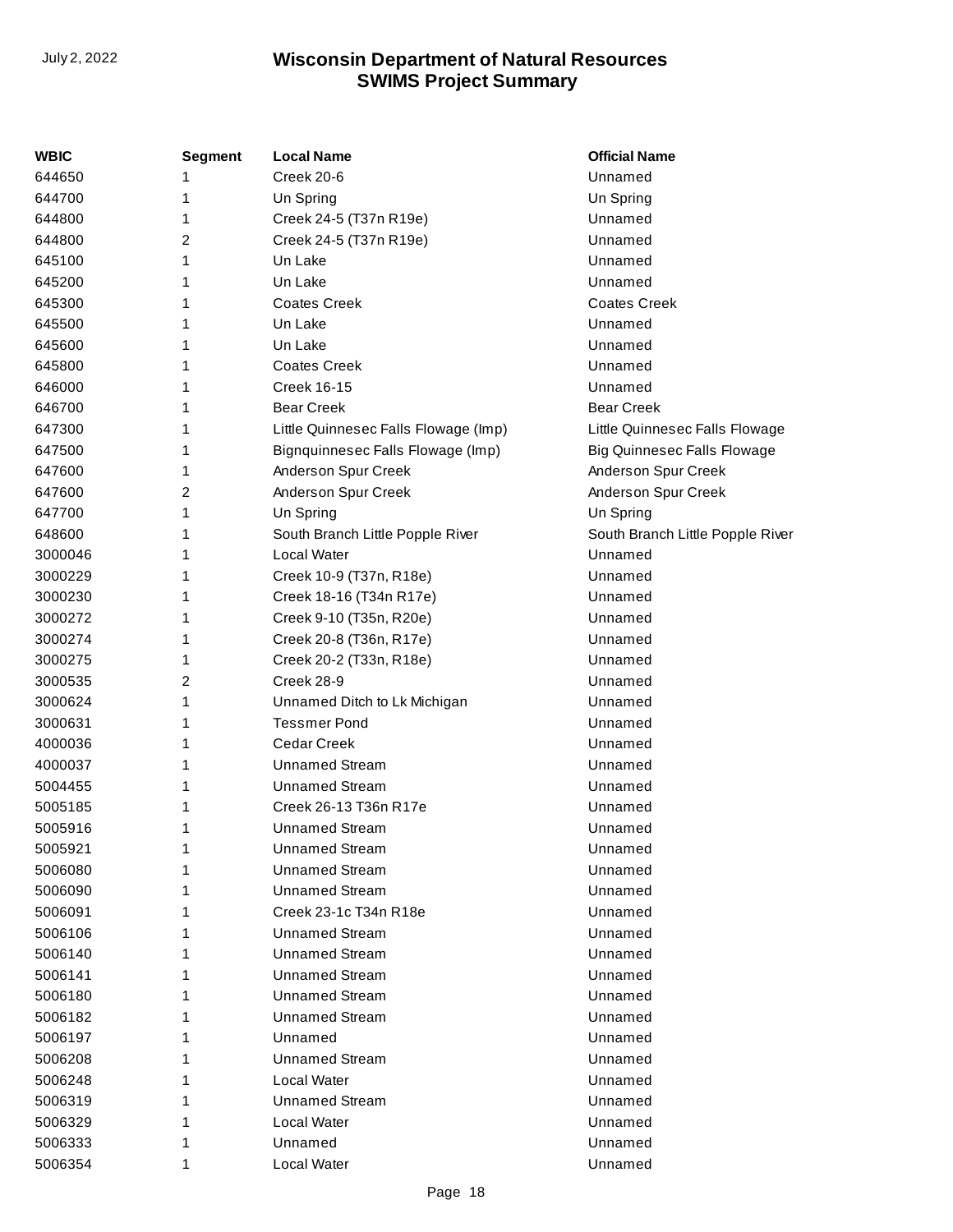| <b>WBIC</b> | Segment | <b>Local Name</b>              | <b>Official Name</b> |
|-------------|---------|--------------------------------|----------------------|
| 5006422     | 1       | Unnamed                        | Unnamed              |
| 5006444     | 1       | <b>Unnamed Stream</b>          | Unnamed              |
| 5006455     | 1       | Unnamed                        | Unnamed              |
| 5006569     | 1       | Unnamed Stream                 | Unnamed              |
| 5006583     | 1       | <b>Unnamed Stream</b>          | Unnamed              |
| 5006591     | 1       | <b>Unnamed Stream</b>          | Unnamed              |
| 5006597     | 1       | <b>Unnamed Stream</b>          | Unnamed              |
| 5006641     | 1       | <b>Unnamed Stream</b>          | Unnamed              |
| 5006664     | 1       | <b>Unnamed Stream</b>          | Unnamed              |
| 5006692     | 1       | <b>Unnamed Stream</b>          | Unnamed              |
| 5006698     | 1       | Unnamed                        | Unnamed              |
| 5007009     | 1       | Unnamed Stream                 | Unnamed              |
| 5007111     | 1       | <b>Unnamed Stream</b>          | Unnamed              |
| 5007563     | 1       | <b>Unnamed Stream</b>          | Unnamed              |
| 5007686     | 1       | Local Water                    | Unnamed              |
| 5007731     | 1       | Local Water                    | Unnamed              |
| 5007732     | 1       | Local Water                    | Unnamed              |
| 5007823     | 1       | <b>Unnamed Stream</b>          | Unnamed              |
| 5007848     | 1       | Local Water                    | Unnamed              |
| 5007962     | 1       | Local Water                    | Unnamed              |
| 5007996     | 1       | Local Water                    | Unnamed              |
| 5008048     | 1       | Local Water                    | Unnamed              |
| 5008234     | 1       | Local Water                    | Unnamed              |
| 5008238     | 1       | Local Water                    | Unnamed              |
| 5008272     | 1       | Local Water                    | Unnamed              |
| 5008347     | 1       | Local Water                    | Unnamed              |
| 5008359     | 1       | Unnamed Trib to Peshtigo River | Unnamed              |
| 5008440     | 1       | <b>Unnamed Stream</b>          | Unnamed              |
| 5008445     | 1       | <b>Unnamed Stream</b>          | Unnamed              |
| 5008538     | 1       | Unnamed Trib to Peshtigo River | Unnamed              |
| 5008548     | 1       | Unnamed Stream                 | Unnamed              |
| 5008651     | 1       | <b>Unnamed Stream</b>          | Unnamed              |
| 5008721     | 1       | Unnamed Trib to Peshtigo River | Unnamed              |
| 5008782     | 1       | <b>Unnamed Stream</b>          | Unnamed              |
| 5008962     | 1       | Unnamed Trib to Trout Cr       | Unnamed              |
| 5008966     | 1       | Unnamed Trib to Peshtigo River | Unnamed              |
| 5009173     | 1       | <b>Unnamed Stream</b>          | Unnamed              |
| 5512844     | 1       | Local Water                    | Unnamed              |
| 5512904     | 1       | Local Water                    | Unnamed              |
| 5513757     | 1       | Unnamed Lake                   | Unnamed              |
| 5513773     | 1       | Local Water                    | Unnamed              |
| 5514715     | 1       | Local Water                    | Unnamed              |
| 5515216     | 1       | Local Water                    | Unnamed              |
| 5515300     | 1       | Local Water                    | Unnamed              |
| 5516242     | 1       | Local Water                    | Unnamed              |
| 5516848     | 1       | Local Water                    | Unnamed              |
| 5516875     | 1       | Local Water                    | Unnamed              |
| 5517791     | 1       | Local Water                    | Unnamed              |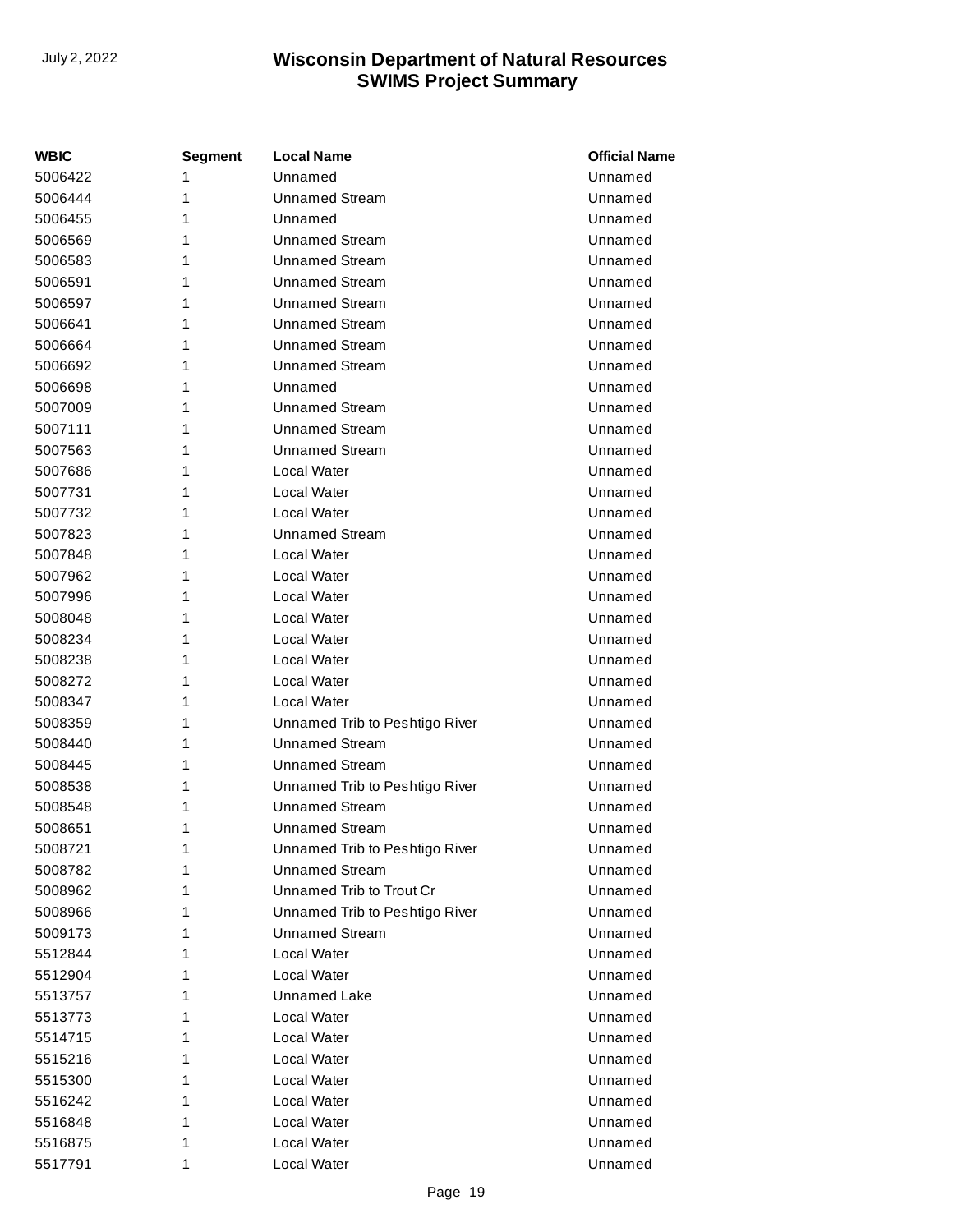| <b>WBIC</b> | Segment | <b>Local Name</b>           | <b>Official Name</b> |
|-------------|---------|-----------------------------|----------------------|
| 5518016     | 1       | Local Water                 | Unnamed              |
| 5518400     | 1       | Local Water                 | Unnamed              |
| 5518581     | 1       | Local Water                 | Unnamed              |
| 5518638     | 1       | Local Water                 | Unnamed              |
| 5518803     | 1       | Local Water                 | Unnamed              |
| 5519591     | 1       | Local Water                 | Unnamed              |
| 5519975     | 1       | Local Water                 | Unnamed              |
| 5520606     | 1       | Unnamed Lake                | Unnamed              |
| 5520765     | 1       | Local Water                 | Unnamed              |
| 5521105     | 1       | Local Water                 | Unnamed              |
| 5521373     | 1       | Local Water                 | Unnamed              |
| 5521430     | 1       | <b>Local Water</b>          | Unnamed              |
| 5521766     | 1       | Local Water                 | Unnamed              |
| 5522025     | 1       | Unnamed Lake                | Unnamed              |
| 5522083     | 1       | Local Water                 | Unnamed              |
| 5522392     | 1       | <b>Local Water</b>          | Unnamed              |
| 5523051     | 1       | Unnamed Lake                | Unnamed              |
| 5523391     | 1       | Local Water                 | Unnamed              |
| 5523542     | 1       | Local Water                 | Unnamed              |
| 5523744     | 1       | Local Water                 | Unnamed              |
| 5523903     | 1       | Local Water                 | Unnamed              |
| 5524041     | 1       | Local Water                 | Unnamed              |
| 5524129     | 1       | Local Water                 | Unnamed              |
| 5524456     | 1       | <b>Local Water</b>          | Unnamed              |
| 5524586     | 1       | Local Water                 | Unnamed              |
| 5524831     | 1       | Local Water                 | Unnamed              |
| 5524872     | 1       | Local Water                 | Unnamed              |
| 5526092     | 1       | Local Water                 | Unnamed              |
| 5526465     | 1       | Local Water                 | Unnamed              |
| 5526874     | 1       | Unnamed                     | Unnamed              |
| 5529388     | 1       | Local Water                 | Unnamed              |
| 5530484     | 1       | Local Water                 | Unnamed              |
| 5531135     | 1       | Local Water                 | Unnamed              |
| 5531139     | 1       | Local Water                 | Unnamed              |
| 5531747     | 1       | Local Water                 | Unnamed              |
| 5531849     | 1       | Local Water                 | Unnamed              |
| 5532362     | 1       | Local Water                 | Unnamed              |
| 5532385     | 1       | Local Water                 | Unnamed              |
| 5532471     | 1       | Local Water                 | Unnamed              |
| 5533644     | 1       | Local Water                 | Unnamed              |
| 5582027     | 1       | Peshtigo River Side Channel | Unnamed              |
| 5582044     | 1       | Local Water                 | Unnamed              |
| 5582047     | 1       | Peshtigo River              | Unnamed              |
| 5584283     | 1       | Local Water                 | Unnamed              |
| 5584303     | 1       | Local Water                 | Unnamed              |
| 5588908     | 1       | Local Water                 | Unnamed              |
| 5588913     | 1       | Finnegan Lake               | Unnamed              |
| 5588915     | 1       | Finnegan Lake               | Finnegan Lake        |